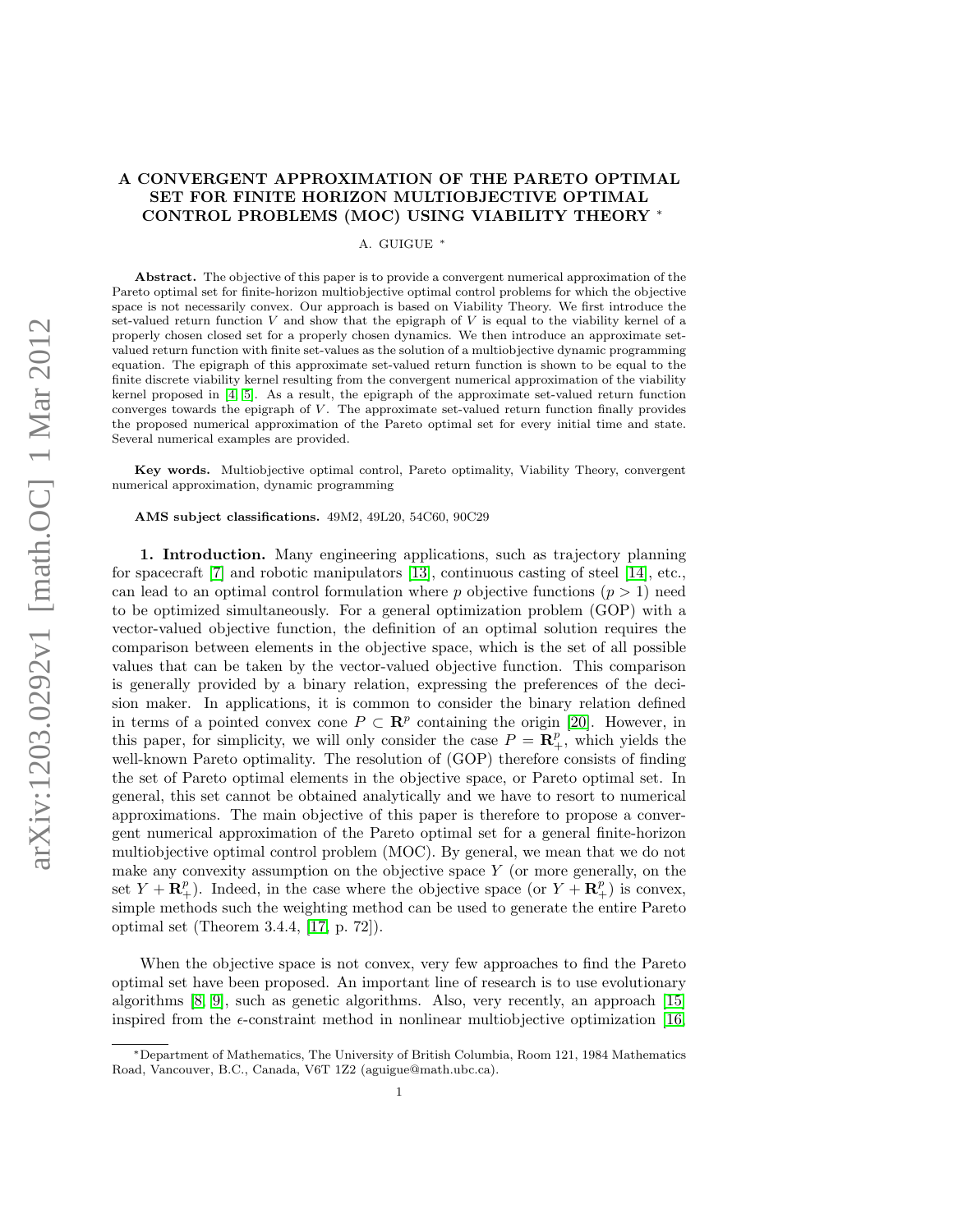pp. 85–95] has been developed for multiobjective exit-time optimal control problems where  $P = \mathbb{R}^p_+$ . In this approach, the *n*-dimensional state is augmented by  $p-1$ dimensions, which yields a new single objective optimal control problem. The Pareto optimal set of the original problem can be retrieved by inspecting the values of the return function of this new problem. The return function of the new problem is finally approximated by solving numerically the corresponding  $(n+p-1)$ -dimensional Hamilton-Jacobi-Bellman equation using a semi-Lagrangian "marching" method.

In this paper, instead of an exit-time optimal control problem, we consider an optimal control problem over a finite horizon  $[0, T]$ . The proposed approach fundamentally differs from [\[15\]](#page-24-4). Instead of augmenting the state space and solving the resulting augmented Hamilton-Jacobi-Bellman equation, we define the set-valued return function  $V(\cdot, \cdot) : [0, T] \times \mathbf{R}^n \to 2^{\mathbf{R}^p}$  [\[11,](#page-24-6) [12\]](#page-24-7) as the set-valued map associating with each time  $t \in [0, T]$  and state  $\mathbf{x} \in \mathbb{R}^n$  the set of Pareto optimal elements in the objective space  $Y(t, \mathbf{x})$ , where  $Y(t, \mathbf{x})$  is the set of all possible values that can be taken by the vector-valued objective function for trajectories starting at x at time t. Hence, the Pareto optimal set for any time t and state  $x$  can be obtained just by evaluating V at  $(t, x)$ . We then derive a convergent approximation of V using Viability Theory [\[1,](#page-23-5) [6\]](#page-23-6). This approximation is a set-valued map with finite set-values, called the approximate set-valued return function. Hence, an approximation of the Pareto optimal set  $V(t, x)$  can be obtained just by evaluating the approximate setvalued return function at  $(t, x)$ . The advantage of using Viability Theory is that it provides a framework that allows to deal with problems with minimal regularity and convexity assumptions. Hence, it is expected that the proposed approach could be easily extended to more general classes of problems than the one considered in this paper, e.g., problems with state constraints, etc..

More precisely, the first step in the proposed approach is to show that the epigraph of V, i.e., the graph of the set-valued map  $V + \mathbb{R}^p_+$ , is equal to the viability kernel of a properly chosen closed set for some properly chosen dynamics. The next step is to introduce an approximate set-valued return function as the solution of a multiobjective dynamic programming equation. The epigraph of this approximate set-valued return function is shown to be equal to the finite discrete viability kernel resulting from the convergent numerical approximation of the viability kernel proposed in [\[4,](#page-23-0) [5\]](#page-23-1). From there, we easily obtain that the epigraph of the approximate set-valued return function converges in the sense of Painlevé-Kuratowski towards the epigraph of V . The multiobjective dynamic programming equation obtained is very similar to the one obtained in [\[10\]](#page-23-7), where no proof of convergence was provided.

This paper is organized as follows. In  $\S2$ , we detail the class of multiobjective optimal control problems considered and define  $V$ . In §[3,](#page-3-0) we briefly discuss the concept of optimality in multiobjective optimization and present several useful properties related to Pareto optimal sets. In  $\S 4$ , we show that the epigraph of V is equal to the viability kernel of a properly chosen closed set for a properly chosen dynamics. Following  $[4, 5]$  $[4, 5]$ , we then propose in  $\S5$  $\S5$  a finite discrete approximation of this viability kernel. In §[6,](#page-10-0) we show that the finite discrete viability kernel resulting from this approximation is equal to the epigraph of an approximate set-valued return function, defined as the solution of a multiobjective dynamic programming equation. From this multiobjective dynamic programming equation, we derive in §[7](#page-15-0) a numerical algorithm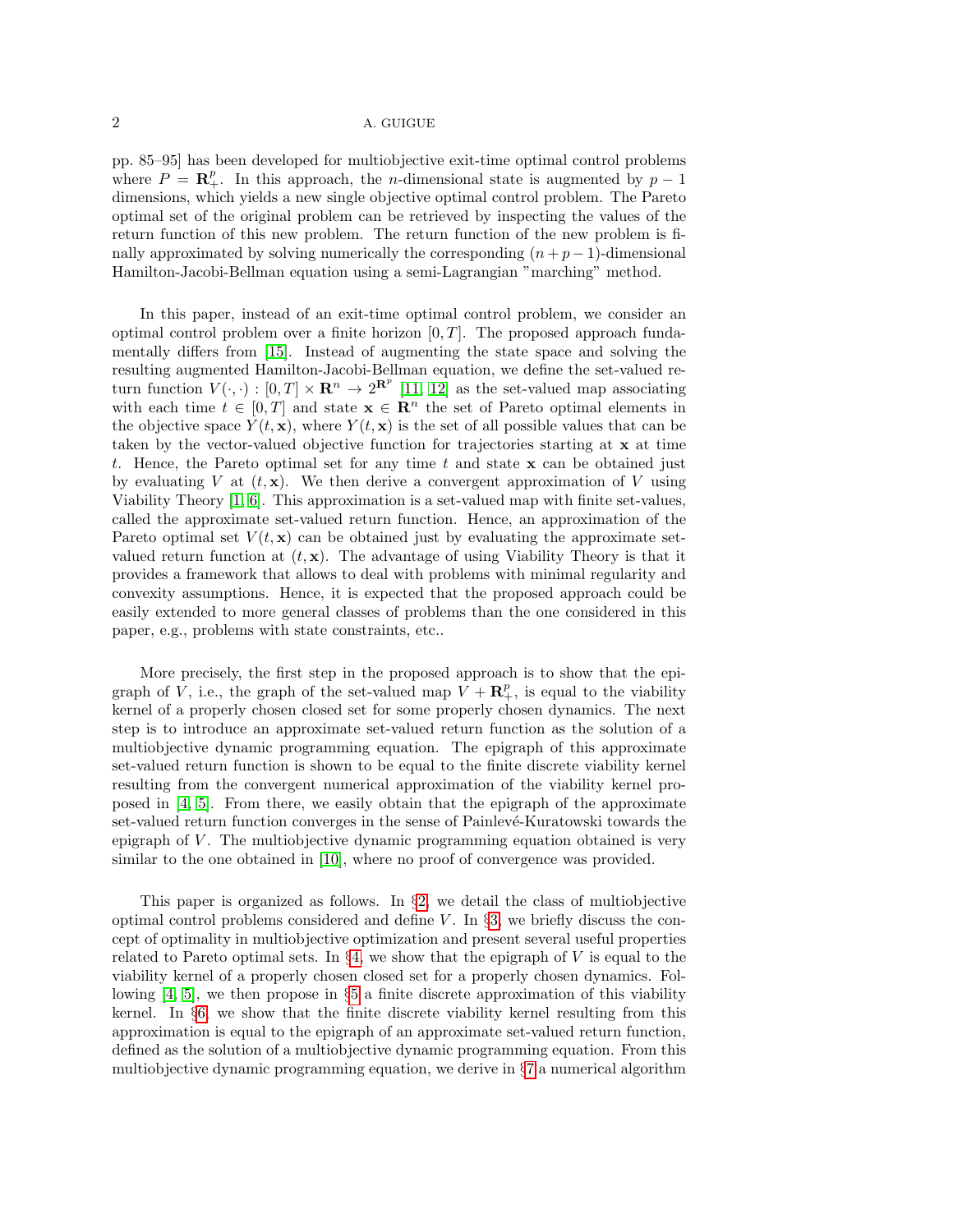to compute the approximate set-valued return function and therefore the approximate Pareto optimal set at  $(t, \mathbf{x})$ . Some numerical examples [\[10\]](#page-23-7), for which the Pareto optimal set is analytically known, are provided in §[8](#page-17-0) and some conclusions are finally drawn in §[9.](#page-23-8)

### 2. A multiobjective finite-horizon optimal control problem ([\[3\]](#page-23-9). )

<span id="page-2-0"></span>In this paper, we will take for  $\|\cdot\|$  in  $\mathbb{R}^p$  and  $\mathbb{R}^n$  the supremum norm. Let **B** be the closed unit ball.

Consider the evolution over a fixed finite time interval  $I = [0, T]$   $(0 < T < \infty)$  of an autonomous dynamical system whose n-dimensional state dynamics are given by a continuous function  $f(\cdot, \cdot): \mathbf{R}^n \times U \to \mathbf{R}^n$ , where the control space U is a nonempty compact subset of  $\mathbb{R}^m$ . The function  $f(\cdot, u)$  is assumed to be Lipschitz, i.e., some  $K_{\mathbf{f}} > 0$  obeys

<span id="page-2-1"></span>
$$
\forall \mathbf{u} \in U, \ \forall \mathbf{x_1}, \mathbf{x_2} \in \mathbf{R}^n, \ \| \mathbf{f}(\mathbf{x_1}, \mathbf{u}) - \mathbf{f}(\mathbf{x_2}, \mathbf{u}) \| \le K_f \| \mathbf{x_1} - \mathbf{x_2} \|.
$$
 (2.1)

We also assume that the function **f** is uniformly bounded, i.e., some  $M_f > 0$  obeys

$$
\forall \mathbf{x} \in \mathbf{R}^n, \ \forall \mathbf{u} \in U, \ \| \mathbf{f}(\mathbf{x}, \mathbf{u}) \| \le M_{\mathbf{f}}.\tag{2.2}
$$

A control  $\mathbf{u}(\cdot) : I \to U$  is a bounded, Lebesgue measurable function. The set of controls is denoted by  $U$ . The continuity of f and the Lipschitz condition [\(2.1\)](#page-2-1) guarantee that, given any  $t \in I$ , initial state  $\mathbf{x} \in \mathbb{R}^n$ , and control  $\mathbf{u}(\cdot) \in \mathcal{U}$ , the system of differential equations governing the dynamical system,

$$
\begin{cases} \dot{\mathbf{x}}(s) = \mathbf{f}(\mathbf{x}(s), \mathbf{u}(s)), \ t \le s \le T, \\ \mathbf{x}(t) = \mathbf{x}, \end{cases}
$$
\n(2.3)

has a unique solution, called a trajectory and denoted  $s \to \mathbf{x}(s;t,\mathbf{x},\mathbf{u}(\cdot))$ . Let F be the set-valued map defined from  $\mathbb{R}^n$  to  $\mathbb{R}^n$  by

<span id="page-2-2"></span>
$$
F(\mathbf{x}) = \bigcup_{\mathbf{u} \in U} \mathbf{f}(\mathbf{x}, \mathbf{u}).
$$

The cost of a trajectory over  $[t, T]$ ,  $t \in I$ , is given by a *p*-dimensional vector function  $\mathbf{J}(\cdot,\cdot,\cdot): I \times \mathbf{R}^n \times \mathcal{U} \to \mathbf{R}^p$ ,

$$
\mathbf{J}(t, \mathbf{x}, \mathbf{u}(\cdot)) = \int_{t}^{T} \mathbf{L}(\mathbf{x}(s; \mathbf{x}, \mathbf{u}(\cdot)), \mathbf{u}(s)) \, ds,
$$
 (2.4)

where the *p*-dimensional vector function  $\mathbf{L}(\cdot, \cdot) : \mathbf{R}^n \times U \to \mathbf{R}^p$ , called the running cost, is assumed to be continuous. For simplicity, no terminal cost is included in [\(2.4\)](#page-2-2). We assume that the function **L** is uniformly bounded, i.e., some  $M_{\mathbf{L}} \geq 0$  obeys

$$
\forall \mathbf{x} \in \mathbf{R}^n, \ \forall \mathbf{u} \in U, \ \| \mathbf{L}(\mathbf{x}, \mathbf{u}) \| \le M_\mathbf{L}, \tag{2.5}
$$

and that the function  $\mathbf{L}(\cdot, \mathbf{u})$  satisfies a Lipschitz condition, i.e., some  $K_{\mathbf{L}} \geq 0$  obeys

$$
\forall \mathbf{u} \in U, \ \forall \mathbf{x_1}, \mathbf{x_2} \in \mathbf{R}^n, \ \| \mathbf{L}(\mathbf{x_1}, \mathbf{u}) - \mathbf{L}(\mathbf{x_2}, \mathbf{u}) \| \le K_\mathbf{L} \|\mathbf{x_1} - \mathbf{x_2}\|. \tag{2.6}
$$

Let L be the set-valued map defined from  $\mathbb{R}^n$  to  $\mathbb{R}^p$  by

<span id="page-2-3"></span>
$$
L(\mathbf{x}) = \bigcup_{\mathbf{u} \in U} \mathbf{L}(\mathbf{x}, \mathbf{u}).
$$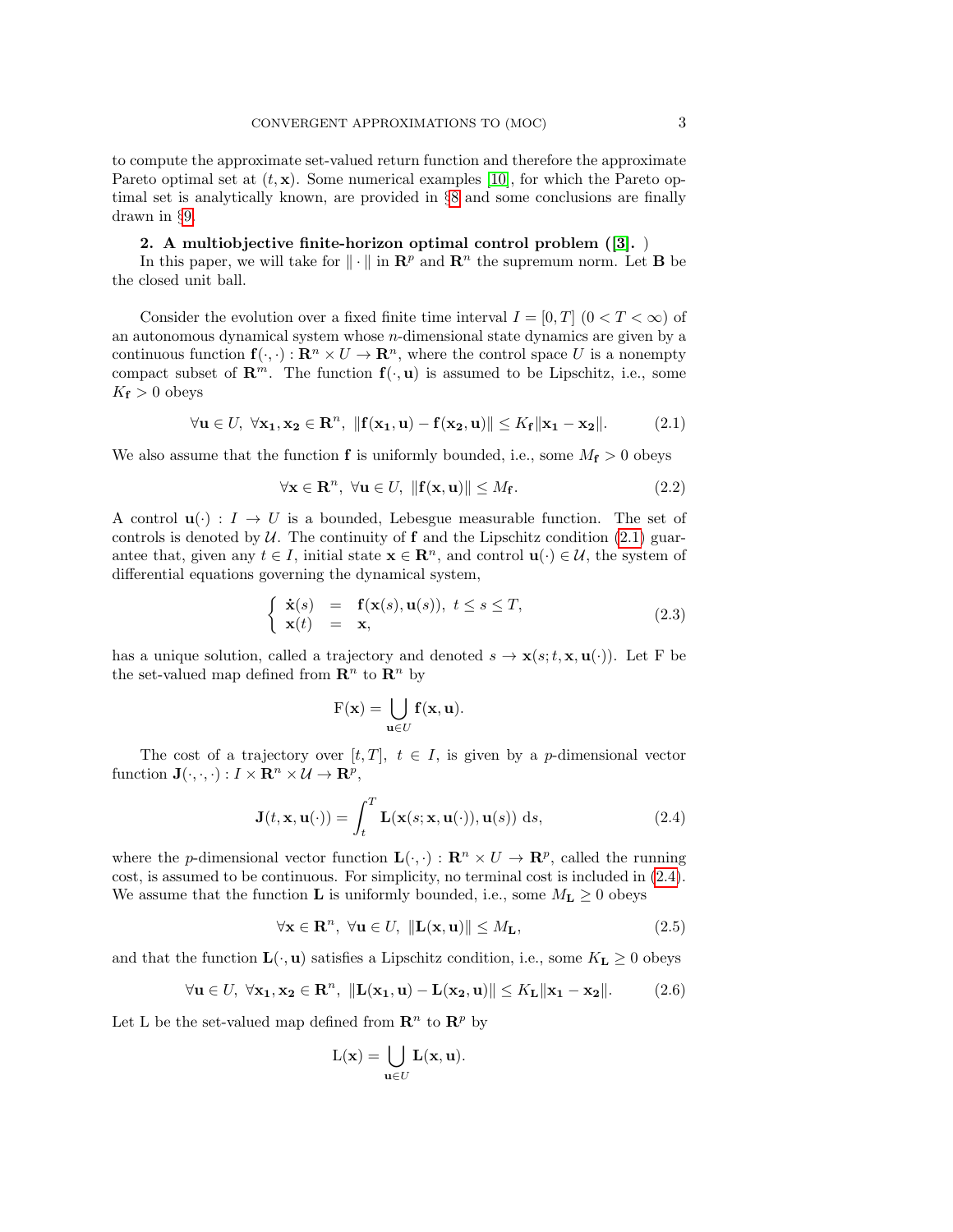The objective space  $Y(t, x)$  for (MOC) is defined as the set of all possible costs [\(2.4\)](#page-2-2):

$$
Y(t, \mathbf{x}) = \left\{ \mathbf{J}(t, \mathbf{x}, \mathbf{u}(\cdot)), \mathbf{u}(\cdot) \in \mathcal{U} \right\}.
$$

From (2.[5\)](#page-2-3), it follows that the set  $Y(t, x)$  is bounded (by  $M<sub>L</sub>T$ ), and also that  $Y(t, \mathbf{x}) \subset \{-(T-t)M_{\mathbf{L}}\mathbf{1}\} + \mathbf{R}_{+}^{p}$ . However, the set  $Y(t, \mathbf{x})$  is not necessarily closed.

The set-valued return function  $V(\cdot, \cdot) : I \times \mathbb{R}^n \to 2^{\mathbb{R}^p}$  for (MOC) is defined as the set-valued map which associates with each time  $t \in I$  and initial state  $\mathbf{x} \in \mathbb{R}^n$  the set of Pareto optimal elements in the objective space  $Y(t, \mathbf{x})$ , where the definition of a Pareto optimal element is postponed to §[3:](#page-3-0)

<span id="page-3-1"></span>
$$
V(t, \mathbf{x}) = \mathcal{E}(\text{cl}(Y(t, \mathbf{x}))).\tag{2.7}
$$

The closure in [\(2.7\)](#page-3-1) is used to guarantee the existence of Pareto optimal elements (Proposition 3.5, [\[12\]](#page-24-7)). Hence,  $\forall t \in I, \ \forall \mathbf{x} \in \mathbb{R}^n, \ V(t, \mathbf{x}) \neq \emptyset$ .

REMARK 2.1. When  $p = 1$ , [\(2.7\)](#page-3-1) takes the form

$$
V(t, \mathbf{x}) = \left\{ \inf_{\mathbf{u}(\cdot) \in \mathcal{U}} \int_t^T L(\mathbf{x}(s; t, \mathbf{x}, \mathbf{u}(\cdot)), \mathbf{u}(s)) \, ds \right\}.
$$

Hence,  $V(t, \mathbf{x}) = \{v(t, \mathbf{x})\}$ , where  $v(\cdot, \cdot)$  is the value function for single objective optimal control problems [\[3,](#page-23-9) [19\]](#page-24-8).

Finally, as  $V(t, \mathbf{x}) \subset \text{cl}(Y(t, \mathbf{x}))$ , we have

<span id="page-3-3"></span>
$$
V(t, \mathbf{x}) \subset \{-(T-t)M_{\mathbf{L}}\mathbf{1}\} + \mathbf{R}_{+}^{p}.
$$
\n(2.8)

The objective of this paper is to find a convergent approximation to the Pareto optimal set  $V(0, \mathbf{x_0})$  where  $\mathbf{x_0} \in \mathbb{R}^n$  is some given initial state.

<span id="page-3-0"></span>**3. Multiobjective Optimization.** For an optimization problem with a  $p$ -dimensional vector-valued objective function, the definition of an optimal solution requires the comparison of any two elements  $y_1, y_2$  in the objective space, which is the set of all possible values that can be taken by the vector-valued objective function. This comparison is generally provided by a binary relation, expressing the preferences of the decision maker. In applications, it is common to consider the binary relation defined in terms of a pointed convex cone  $P \subset \mathbb{R}^p$  containing the origin [\[20\]](#page-24-2).

<span id="page-3-2"></span>DEFINITION 3.1. Let  $y_1, y_2 \in \mathbb{R}^p$ . Then,  $y_1 \preceq y_2$  if and only if  $y_2 \in y_1 + P$ .

The binary relation in Definition [3.1](#page-3-2) yields the definition of generalized Pareto optimality.

DEFINITION 3.2. Let S be a nonempty subset of  $\mathbb{R}^p$ . An element  $y_1 \in S$ is said to be a generalized Pareto optimal element of S if and only if there is no  $y_2 \in S$   $(y_2 \neq y_1)$  such that  $y_1 \in y_2 + P$ , or equivalently, if and only if there is no  $y_2$ such that  $y_1 \in y_2 + P \setminus \{0\}$ . The set of generalized Pareto optimal elements of S is called the generalized Pareto optimal set and is denoted by  $\mathcal{E}(S, P)$ . When  $P = \mathbb{R}^p_+$ ,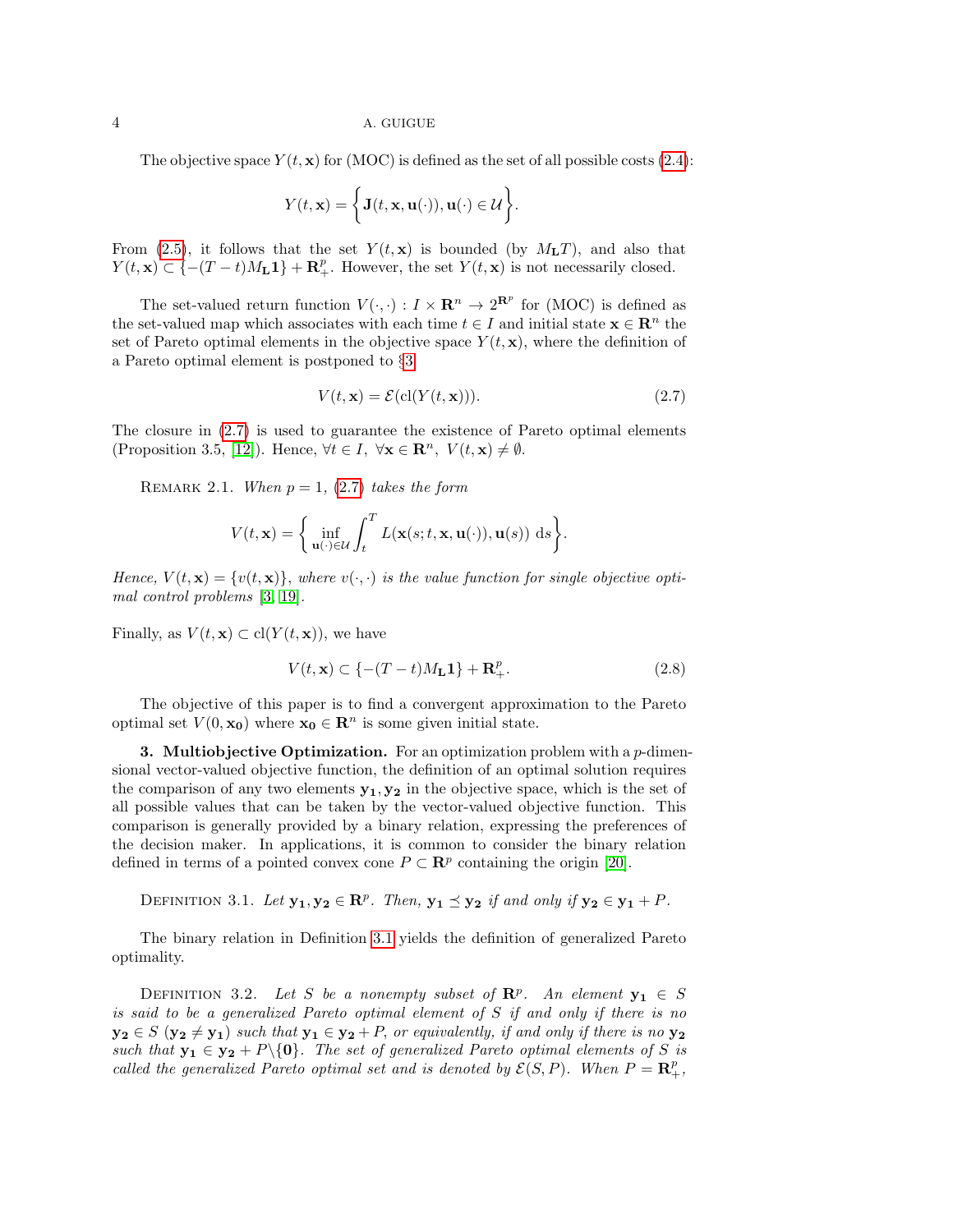the generalized Pareto optimal elements are only referred to as Pareto optimal elements, and the set  $\mathcal{E}(S, P)$  is simply denoted  $\mathcal{E}(S)$ .

An important role in this paper is played by the external stability or domination property [\[18,](#page-24-9) pp. 59-66].

DEFINITION 3.3 (External stability). A nonempty subset S of  $\mathbb{R}^p$  is said to be externally stable if and only if

$$
S \subset \mathcal{E}(S, P) + P.
$$

An immediate consequence of the external stability property is that  $S + P =$  $\mathcal{E}(S, P) + P$ . When P is closed, a sufficient condition for a nonempty closed set  $S$  to be externally stable is given in Proposition [3.4.](#page-4-1) Note that this condition is also sufficient to guarantee the existence of generalized Pareto optimal elements.

<span id="page-4-1"></span>PROPOSITION 3.4 (Theorem 3.2.10, [\[18,](#page-24-9) p. 62]). Let S be a nonempty closed subset of  $\mathbb{R}^p$ . If P is closed and S is P-bounded [\[18,](#page-24-9) p. 52], i.e.,  $S^+ \cap -P = \{0\}$ , then S is externally stable.

COROLLARY 3.5. Let K be a nonempty compact subset of  $\mathbb{R}^p$ . If P is closed, then K is externally stable.

In this paper, for simplicity, we will only consider the case  $P = \mathbb{R}^p_+$ .

<span id="page-4-0"></span>4. Characterization of the set-valued return function. In this section, we show that the epigraph of the set-valued return function  $V$ , i.e., the graph of the set-valued map  $V + \mathbf{R}^p_+$ , is equal to the viability kernel of a properly chosen closed set for some properly chosen dynamics.

Define the set-valued maps  $FL^{\sigma}$  from  $\mathbb{R}^n$  to  $\mathbb{R}^n \times \mathbb{R}^p$  by

$$
\mathrm{FL}^{\sigma}(\mathbf{x}) = \overline{\mathrm{co}}\bigg(\bigcup_{\mathbf{u}\in U} \{(\mathbf{f}(\mathbf{x}, \mathbf{u}), \sigma\mathbf{L}(\mathbf{x}, \mathbf{u}))\}\bigg),
$$

and where  $\overline{co}(S)$  denotes the closure of the convex hull of the set S. Observe that the set-valued map  $FL^{\sigma}$  takes convex compact nonempty values. Moreover,  $FL^{\sigma}$  is bounded by  $M_{\text{FL}} = \max\{M_{\text{f}}, M_{\text{L}}\}$  and Lipschitz with Lipschitz constant  $K_{\text{FL}} =$  $\max\{K_f, K_L\}$ . Denote  $FL^+(\mathbf{x}) = FL^{+1}(\mathbf{x})$  and  $FL^-(\mathbf{x}) = FL^{-1}(\mathbf{x})$ . Define finally the expanded set-valued map  $\phi$  from  $\mathbf{R} \times \mathbf{R}^n \times \mathbf{R}^p$  to  $\mathbf{R} \times \mathbf{R}^n \times \mathbf{R}^p$  by

$$
\phi(t, \mathbf{x}, \mathbf{z}) = \begin{cases} \{1\} \times \text{FL}^{-}(\mathbf{x}) & \text{if } t < T, \\ \left[0, 1\right] \times \overline{\text{co}}(\text{FL}^{-}(\mathbf{x}) \cup \{(\mathbf{0}, \mathbf{0})\}) & \text{if } t \geq T. \end{cases} \tag{4.1}
$$

It is easy to see that  $\phi$  is a Marchaud map (Definition 2.2, p. 184, [\[4\]](#page-23-0)) bounded by  $\max\{1, M_{\text{FL}}\}.$ 

Consider now the differential inclusion

<span id="page-4-2"></span>
$$
(\dot{t}(s), \dot{\mathbf{x}}(s), \dot{\mathbf{z}}(s)) \in \phi(t(s), \mathbf{x}(s), \mathbf{z}(s)) \ a.e. \ s \ge 0,
$$
\n
$$
(4.2)
$$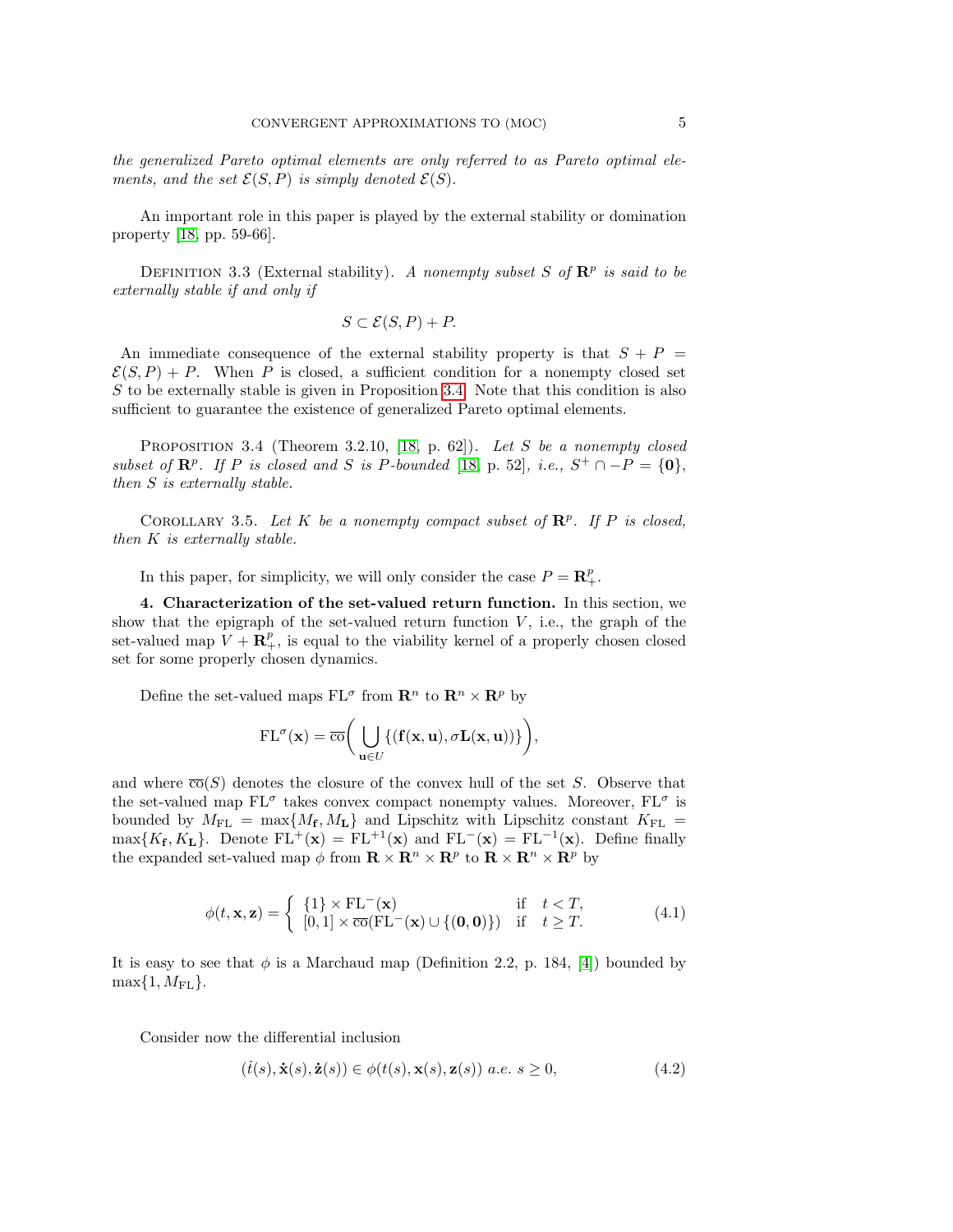and the closed set  $\mathcal{H} = \{(t, \mathbf{x}, \mathbf{z}), t \in [0, T], \mathbf{x} \in \mathbb{R}^n, \mathbf{z} \in \{-(T-t)M_{\mathbf{L}}\mathbf{1}\} + \mathbf{R}_{+}^p$ .

<span id="page-5-1"></span>PROPOSITION 4.1. The epigraph of the set-valued map  $V$  is equal to the viability kernel of  $H$  for  $\phi$ , *i.e.*,

$$
Epi(V) = Viab_{\phi}(\mathcal{H}),
$$

where  $Epi(V)$  is defined as  $Epi(V) = Graph(V + \mathbf{R}^p_+)$ .

Proof. First, we prove the inclusion

$$
Viab_{\phi}(\mathcal{H}) \subset \mathrm{Graph}(V + \mathbf{R}_{+}^{p}).
$$

Take  $(t, \mathbf{x}, \mathbf{z}) \in \text{Viab}_{\phi}(\mathcal{H})$ . Hence,  $(t, \mathbf{x}, \mathbf{z}) \in \mathcal{H}$ , or  $t \in I$  and  $\mathbf{z} \in \{- (T - t)M_{L}\mathbf{1}\} + \mathbf{R}_{+}^{p}$ .

- Assume that  $t = T$ . Then, as  $V(T, \mathbf{x}) = \{\mathbf{0}\}\$ , it follows that  $\mathbf{z} \in \mathbb{R}^p_+$  $V(T, \mathbf{x}) + \mathbf{R}_{+}^{p}$ .
- Assume that  $t \in [0, T)$ . Let  $(t(\cdot), \mathbf{x}(\cdot), \mathbf{z}(\cdot))$  be a solution to [\(4.2\)](#page-4-2) with initial condition  $(t, \mathbf{x}, \mathbf{z})$  which remains in H. By definition of  $\phi$ ,  $(\mathbf{x}(\cdot), \mathbf{z}(\cdot))$  is a solution to the differential inclusion

<span id="page-5-0"></span>
$$
\begin{cases}\n(\dot{\mathbf{x}}(s), \dot{\mathbf{z}}(s)) & \in \text{FL}^-(\mathbf{x}(s)) \ a.e. \ s \in [0, T - t], \\
\mathbf{x}(0) & = \mathbf{x}, \\
\mathbf{z}(0) & = \mathbf{z},\n\end{cases}
$$

and  $t(s) = s + t$ . Let  $s' = s + t$ . For  $s' \in [t, T]$ , define  $\mathbf{x}'(s') = \mathbf{x}(s' - t)$  and  $\mathbf{z}'(s') = \mathbf{z}(s'-t)$ . Then,  $(\mathbf{x}'(\cdot), \mathbf{z}'(\cdot))$  is a solution to the differential inclusion

$$
\left\{\begin{array}{lcl} (\dot{\mathbf{x}}'(s),\dot{\mathbf{z}}'(s'))&\in&\mathrm{FL^-}(\mathbf{x}'(s'))\ a.e.\ s'\in[t,T],\\ \mathbf{x}'(t)&=&\mathbf{x},\\ \mathbf{z}'(t)&=&\mathbf{z}, \end{array}\right.
$$

By the Relaxation Theorem (Theorem 2.7.2, [\[19,](#page-24-8) p. 96]), for  $\epsilon > 0$ , there exists  $\mathbf{u}(\cdot) \in \mathcal{U}$  such that

$$
\|\mathbf{x}'(\cdot)-\mathbf{x}(\cdot;t,\mathbf{x},\mathbf{u}(\cdot))\| \leq \epsilon \text{ and } \|\mathbf{z}'(\cdot)-\mathbf{z}(\cdot;t,(\mathbf{x},\mathbf{z}),\mathbf{u}(\cdot))\| \leq \epsilon.
$$

In particular, we get

$$
\mathbf{z}'(T) \leq \mathbf{z}(T; t, (\mathbf{x}, \mathbf{z}), \mathbf{u}(\cdot)) + \epsilon \mathbf{1}.
$$

Moreover, as  $(s', \mathbf{x}'(s'), \mathbf{z}'(s')) \in \mathcal{H}$  for all  $s' \in [t, T]$ , we have

$$
\mathbf{z}'(s') \in \{-(T-s')M_{\mathbf{L}}\mathbf{1}\} + \mathbf{R}_{+}^{p},
$$

or

$$
\mathbf{z}'(T)\in\mathbf{R}_{+}^{p}.
$$

Hence,

$$
\mathbf{z}(T;t,(\mathbf{x},\mathbf{z}),\mathbf{u}(\cdot)) = \mathbf{z} - \int_t^T \mathbf{L}(\mathbf{x}(s';t,\mathbf{x},\mathbf{u}(\cdot)),\mathbf{u}(s')) \,ds' \geq \mathbf{z}'(T) - \epsilon \mathbf{1} \geq -\epsilon \mathbf{1},
$$
or

$$
\mathbf{z} + \epsilon \mathbf{1} \ge \int_t^T \mathbf{L}(\mathbf{x}(s'; t, \mathbf{x}, \mathbf{u}(\cdot)), \mathbf{u}(s')) \, ds',
$$

which implies that  $\mathbf{z} \in \text{cl}(Y(t, \mathbf{x})) + \mathbf{R}^p_+ = V(t, \mathbf{x}) + \mathbf{R}^p_+$  by external stability.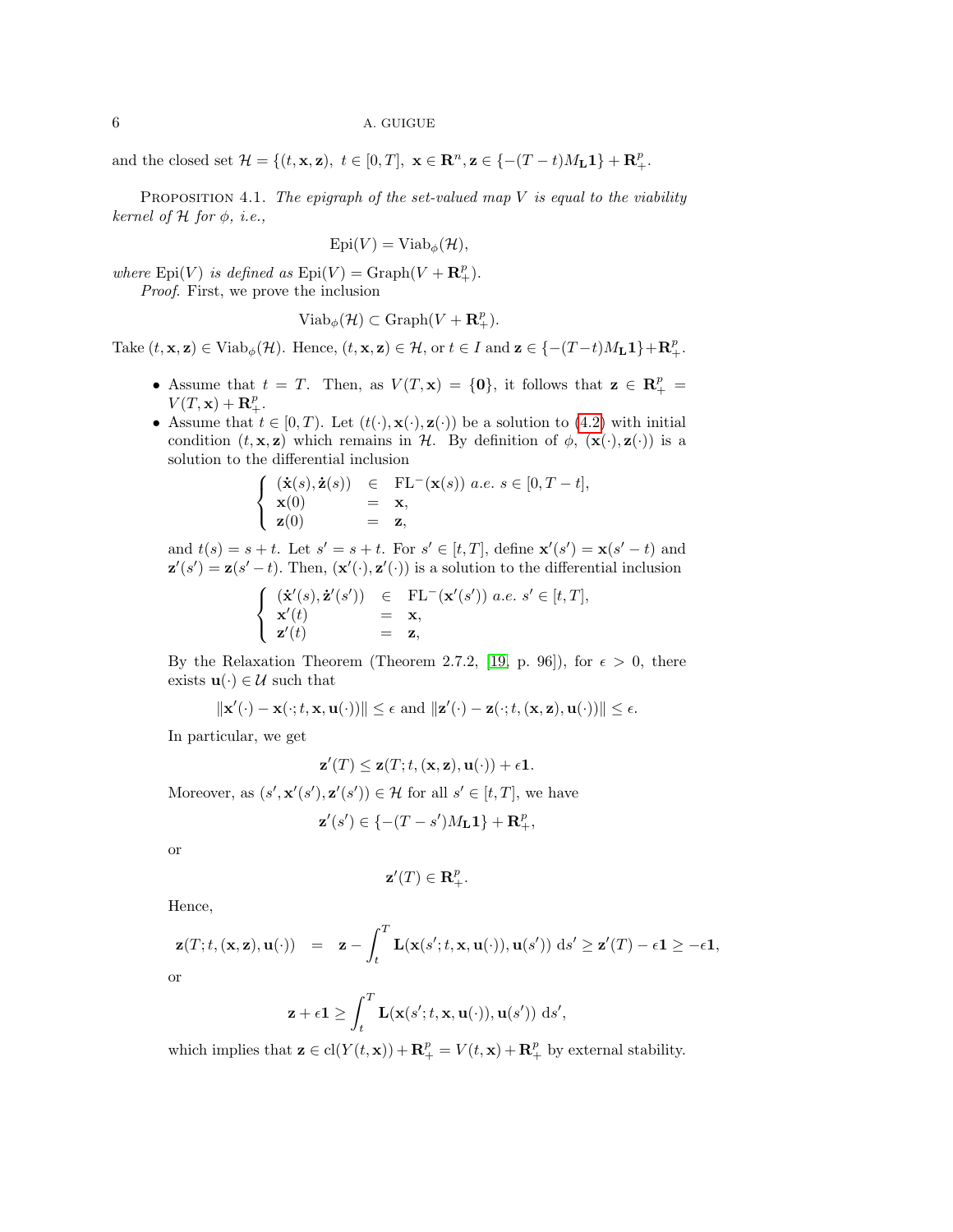Second, we prove the inclusion

$$
Graph(V + \mathbf{R}^p_+) \subset Viab_{\phi}(\mathcal{H}).
$$

Take  $(t, \mathbf{x}, \mathbf{z}) \in \text{Graph}(V + \mathbf{R}_{+}^{p})$ . Hence,  $t \in [0, T]$ , from  $(2.8)$ ,  $\mathbf{z} \in \{-(T-t)M_{\mathbf{L}}\mathbf{1}\}$  +  $\mathbf{R}^p_+.$ 

- Assume that  $t = T$ . Then,  $\mathbf{z} \in \mathbb{R}_+^p$ . Therefore,  $(t(\cdot), \mathbf{x}(\cdot), \mathbf{z}(\cdot)) = (T, \mathbf{x}, \mathbf{z})$  is a solution to  $(4.2)$  viable in  $H$ .
- Assume that  $t \in [0, T)$ . We have  $\mathbf{z} = \mathbf{z}' + \mathbf{d}$ , where  $\mathbf{z}' \in V(t, \mathbf{x})$  and  $\mathbf{d} \in \mathbb{R}_{+}^{p}$ . By definition of  $V(t, \mathbf{x})$ , there exists a sequence  $\mathbf{u}_n(\cdot) \in \mathcal{U}$  such that

$$
\lim_{n \to +\infty} \int_{t}^{T} \mathbf{L}(\mathbf{x}_{n}(s; t, \mathbf{x}, \mathbf{u}_{n}(\cdot)), \mathbf{u}_{n}(s)) ds = \mathbf{z}'.
$$
 (4.3)

Using the Compactness of Trajectories theorem (Theorem 2.5.3, [\[19,](#page-24-8) p. 89]) and by passing to a subsequence if necessary, we can therefore assume that there exists  $(\mathbf{x}(\cdot), \mathbf{z}(\cdot))$  solution on  $[t, T]$  to the differential inclusion

$$
(\dot{\mathbf{x}}(s'),\dot{\mathbf{z}}(s'))\in\mathrm{FL^+}(\mathbf{x}(s'))\ a.e.\ s'\in[t,T]
$$

with initial condition  $(x, 0)$  such that

$$
\lim_{n\to+\infty}\|\mathbf{x}_n(\cdot;t,\mathbf{x},\mathbf{u}_n(\cdot))-\mathbf{x}(\cdot)\|=0,
$$

<span id="page-6-0"></span>and

$$
\lim_{n \to +\infty} \|\mathbf{z}_n(\cdot; t, (\mathbf{x}, \mathbf{0}), \mathbf{u}_n(\cdot)) - \mathbf{z}(\cdot)\| = 0.
$$
\n(4.4)

From [\(4.3\)](#page-5-0) and [\(4.4\)](#page-6-0), we deduce that  $\mathbf{z}(T) = \mathbf{z}'$ .

Define now  $(\mathbf{x}'(\cdot), \mathbf{z}'(\cdot))$  as follows:

$$
(t(s), \mathbf{x}'(s), \mathbf{z}'(s)) = \begin{cases} (s+t, \mathbf{x}(s+t), \mathbf{z} - \mathbf{z}(s+t)) & s \in [0, T-t], \\ (T, \mathbf{x}(T), \mathbf{d}) & s > T-t. \end{cases}
$$

As  $\mathbf{z}'(T-t) = \mathbf{z} - \mathbf{z}(T) = \mathbf{z} - \mathbf{z}' = \mathbf{d}$ , it follows that  $(t(\cdot), \mathbf{x}'(\cdot), \mathbf{z}'(\cdot))$  is a solution of [\(4.2\)](#page-4-2). It remains to check that  $(t(s), \mathbf{x}'(s), \mathbf{z}'(s)) \in \mathcal{H}$  for all  $s \geq 0$ . For  $s > T - t$ , as  $\mathbf{d} \in \mathbf{R}_+^p$ , this is obvious. For  $s \in [0, T - t]$ , using the definition of **z**, [\(4.3\)](#page-5-0), and [\(4.4\)](#page-6-0), we have

$$
\mathbf{z}'(s) = \lim_{n \to +\infty} \int_t^T \mathbf{L}(\mathbf{x}_n(s;t,\mathbf{x},\mathbf{u}_n(\cdot)),\mathbf{u}_n(s)) \, ds + \mathbf{d} - \mathbf{z}_n(s+t;t,(\mathbf{x},\mathbf{0}),\mathbf{u}_n(\cdot)).
$$

As

$$
\mathbf{z}_n(s+t;t,(\mathbf{x},\mathbf{0}),\mathbf{u}_n(\cdot))=\int_t^{s+t}\mathbf{L}(\mathbf{x}_n(s;t,\mathbf{x},\mathbf{u}_n(\cdot)),\mathbf{u}_n(s))\;ds,
$$

we get

$$
\mathbf{z}'(s) = \mathbf{d} + \lim_{n \to +\infty} \int_{s+t}^{T} \mathbf{L}(\mathbf{x}_n(s; t, \mathbf{x}, \mathbf{u}_n(\cdot)), \mathbf{u}_n(s)) \, ds.
$$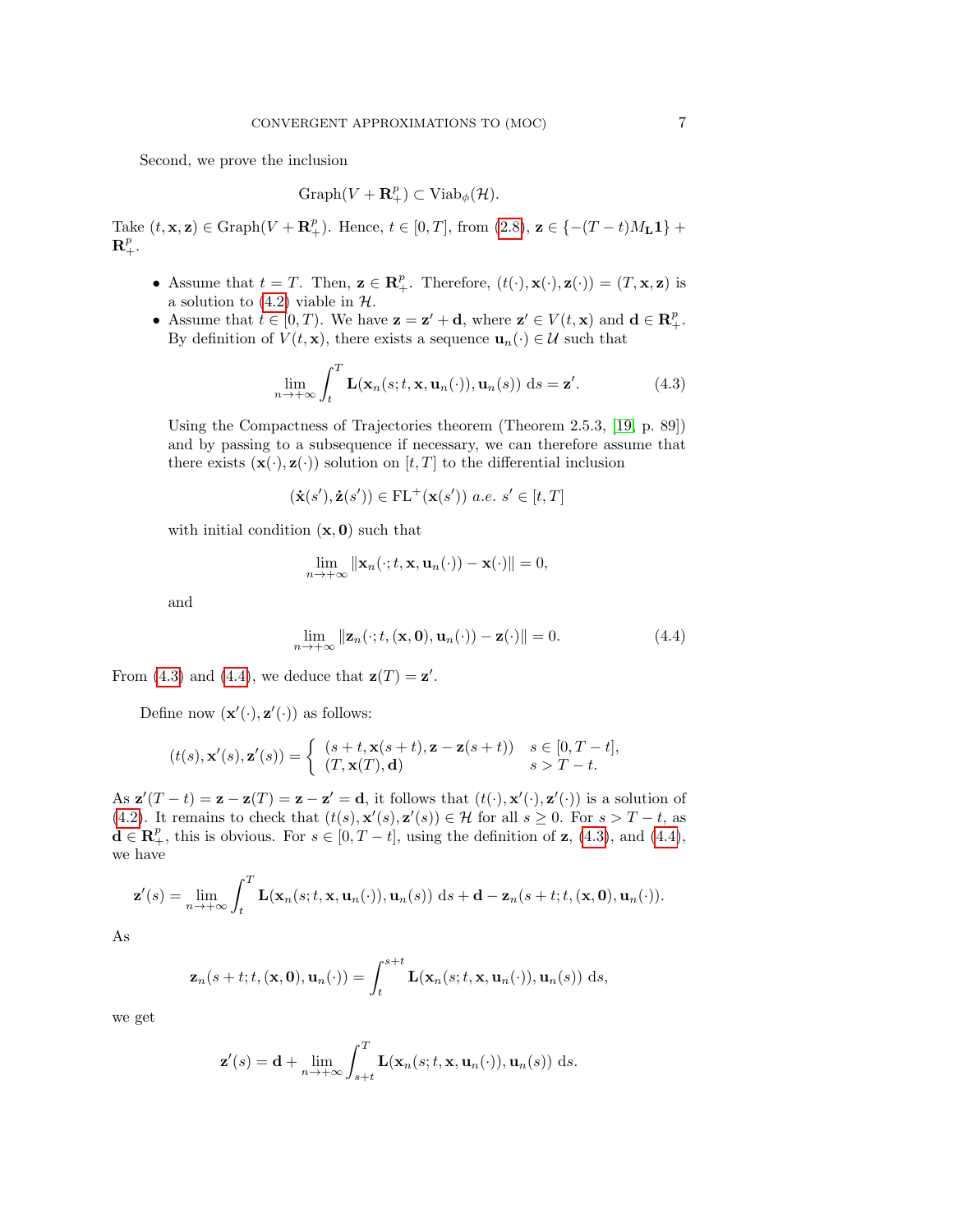$$
\int_{s+t}^{T} \mathbf{L}(\mathbf{x}_n(s;t,\mathbf{x},\mathbf{u}_n(\cdot)),\mathbf{u}_n(s)) \, ds \geq -(T-(s+t))M_{\mathbf{L}}\mathbf{1}
$$

and  $\mathbf{d} \in \mathbb{R}_+^p$ , we finally obtain  $\mathbf{z}'(s) \geq -(T-t(s))M_\mathbf{L} \mathbf{1}$ . Hence,  $(t(s), \mathbf{x}'(s), \mathbf{z}'(s)) \in \mathcal{H}$ and  $(t(\cdot), \mathbf{x}'(\cdot), \mathbf{z}'(\cdot))$  is viable in H. П

<span id="page-7-1"></span>REMARK [4.1](#page-5-1). Proposition 4.1 remains valid if we take for H the closed set  $\{(t, \mathbf{x}, \mathbf{z}), t \in [0,T], \mathbf{x} \in \mathbb{R}^n, \mathbf{z} \in \{-(T-t)\overline{M}_{\mathbf{L}}\mathbf{1}\} + \mathbf{R}^p_+, where \overline{M}_{\mathbf{L}} > M_{\mathbf{L}}. This$ remark will be used in §[6](#page-10-0).

<span id="page-7-0"></span>**5. Approximation of** Viab<sub> $\phi$ </sub> $(\mathcal{H})$ . In this section, we approximate Viab<sub> $\phi$ </sub> $(\mathcal{H})$  by finite discrete viability kernels. A preliminary step is to approximate  $Viab_{\phi}(\mathcal{H})$  by discrete viability kernels. Our developments closely follow [\[4\]](#page-23-0).

5.1. Approximation of  $\mathrm{Viab}_{\phi}(\mathcal{H})$  by discrete viability kernels. In [\[4\]](#page-23-0) (Theorem 2.14, p. 190), it is shown that Viab<sub> $\phi(\mathcal{H})$ </sub> can be approximated by discrete viability kernels in the sense of Painlevé-Kuratowski by considering an approximation  $\phi_{\epsilon}$  of  $\phi$ satisfying the following three properties:

(H<sub>0</sub>)  $\phi_{\epsilon}$  is an upper semicontinuous set-valued map from  $\mathbf{R} \times \mathbf{R}^n \times \mathbf{R}^p$  to  $\mathbf{R} \times \mathbf{R}^n \times \mathbf{R}^p$ which takes convex compact nonempty values.

 $(H<sub>1</sub>)$ 

Graph
$$
(\phi_{\epsilon}) \subset \text{Graph}(\phi) + g(\epsilon) \mathbf{B}
$$
 where  $\lim_{\epsilon \to 0^+} g(\epsilon) = 0^+$ .

 $(H<sub>2</sub>)$ 

$$
\forall (t_{\epsilon}, \mathbf{x}_{\epsilon}, \mathbf{z}_{\epsilon}) \in \mathbf{R} \times \mathbf{R}^{n} \times \mathbf{R}^{p}, \bigcup_{\| (t, \mathbf{x}, \mathbf{z}) - (t_{\epsilon}, \mathbf{x}_{\epsilon}, \mathbf{z}_{\epsilon}) \| \le M \epsilon} \phi(t, \mathbf{x}, \mathbf{z}) \subset \phi_{\epsilon}(t_{\epsilon}, \mathbf{x}_{\epsilon}, \mathbf{z}_{\epsilon}),
$$

where  $M = \max\{1, M_{\text{FL}}\}$  denotes a bound for  $\phi$  and  $\epsilon > 0$  is the time step discretization.

Define the set-valued map  $\phi_{\epsilon}$ ,  $\epsilon > 0$ , from  $\mathbf{R} \times \mathbf{R}^n \times \mathbf{R}^p$  to  $\mathbf{R} \times \mathbf{R}^n \times \mathbf{R}^p$  by

$$
\phi_{\epsilon}(t, \mathbf{x}, \mathbf{z}) = \begin{cases} \{1\} \times (\mathrm{FL}^{-}(\mathbf{x}) + \epsilon KM \mathbf{B}) & \text{if } t < T - M\epsilon, \\ [0, 1] \times \overline{\mathrm{co}}((\mathrm{FL}^{-}(\mathbf{x}) + \epsilon KM \mathbf{B}) \cup \{(0, 0)\}) & \text{if } t \ge T - M\epsilon. \end{cases} (5.1)
$$

THEOREM 5.1. The set-valued map  $\phi_{\epsilon}$  satisfies  $(\mathbf{H_0})$ ,  $(\mathbf{H_1})$ , and  $(\mathbf{H_2})$ . Proof.

- $(H<sub>0</sub>)$  This follows from the properties of the set-valued map FL<sup>−</sup> and the fact that  $FL^{-}(\mathbf{x}) + \epsilon KM \mathbf{B} \subset \overline{\text{co}}((FL^{-}(\mathbf{x}) + \epsilon KM \mathbf{B}) \cup \{(0,0)\}).$
- $(H_1)$  This relation holds with  $g(\epsilon) = \epsilon \max\{1, K\}M$ .

Let  $(t_{\epsilon}, \mathbf{x}_{\epsilon}, \mathbf{z}_{\epsilon}) \in \mathbf{R} \times \mathbf{R}^{n} \times \mathbf{R}^{p}$  and  $(s_{\epsilon}, \mathbf{f}_{\epsilon}, \mathbf{l}_{\epsilon}) \in \phi_{\epsilon}(t_{\epsilon}, \mathbf{x}_{\epsilon}, \mathbf{z}_{\epsilon})$ . Consider the following two cases:

As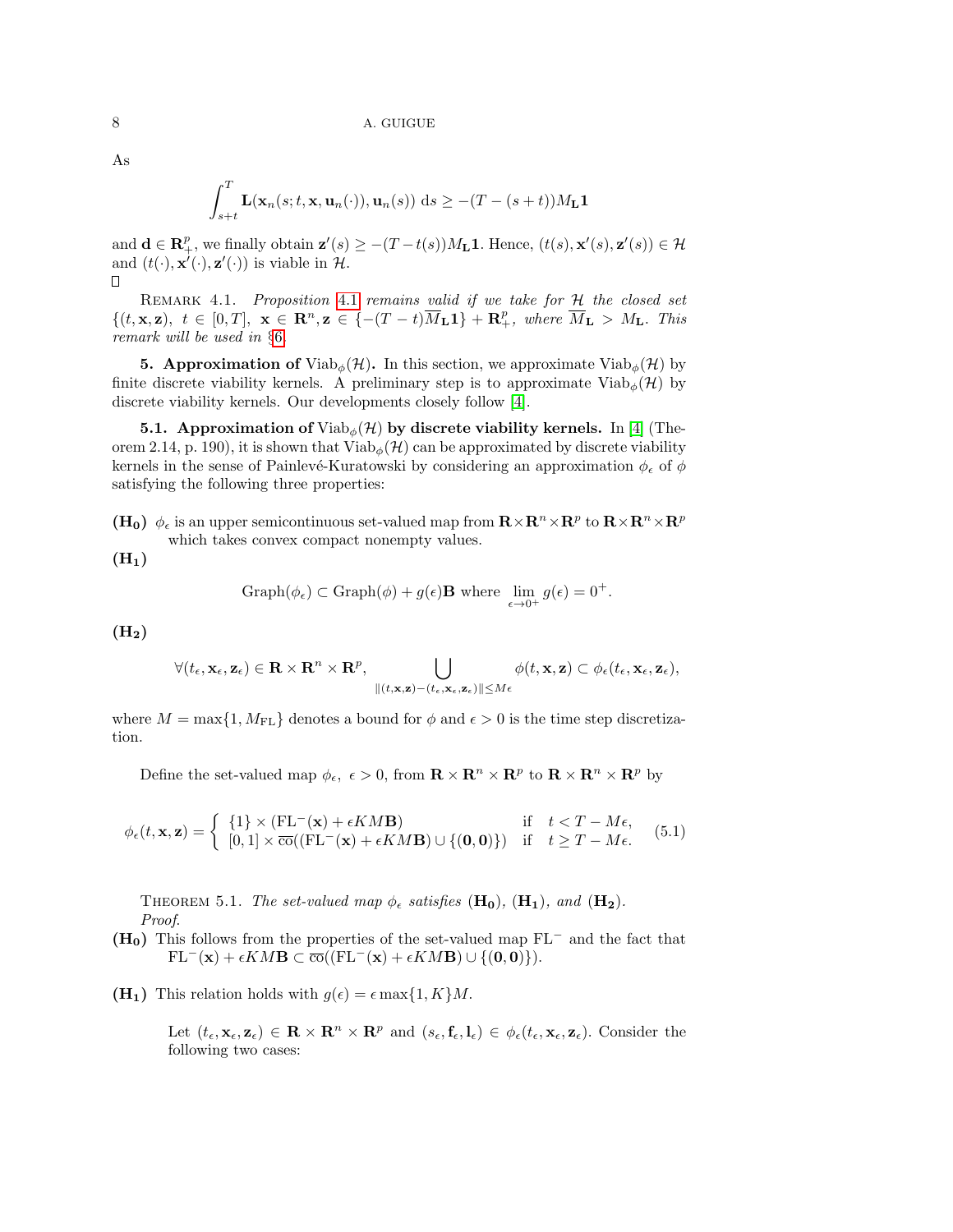- $t_{\epsilon} < T M\epsilon$ . Then,  $s_{\epsilon} = 1$  and  $(\mathbf{f}_{\epsilon}, \mathbf{l}_{\epsilon}) \in FL^{-}(\mathbf{x}_{\epsilon}) + \epsilon KM \mathbf{B}$ . Hence,  $g(\epsilon) = \epsilon KM$ .
- $t_{\epsilon} \geq T M\epsilon$ . We have  $s_{\epsilon} \in [0,1]$  and  $(\mathbf{f}_{\epsilon}, \mathbf{l}_{\epsilon}) \in \overline{\text{co}}((\mathrm{FL}^{-}(\mathbf{x}_{\epsilon}) + \epsilon KM \mathbf{B}) \cup$  $\{(0,0)\}\)$ . There exists  $t \geq T$  such that  $|t - t_{\epsilon}| \leq M\epsilon$ . We have

<span id="page-8-0"></span>
$$
\begin{array}{rcl} (\mathbf{f}_{\epsilon}, \mathbf{l}_{\epsilon}) & \in & \overline{\mathrm{co}}((\mathrm{FL^-}(\mathbf{x}_{\epsilon})+\epsilon KM \mathbf{B}) \cup \{(\mathbf{0}, \mathbf{0})\}), \\ & \subset & \overline{\mathrm{co}}(\mathrm{FL^-}(\mathbf{x}_{\epsilon}) \cup \{(\mathbf{0}, \mathbf{0})\})+\epsilon KM \mathbf{B}. \end{array}
$$

Hence,  $g(\epsilon) = \epsilon \max\{1, K\}M$ .

- $(H_2)$  Let  $(t_\epsilon, \mathbf{x}_\epsilon, \mathbf{z}_\epsilon) \in \mathbb{R} \times \mathbb{R}^n \times \mathbb{R}^p$ . Take  $(t, \mathbf{x}, \mathbf{z}) \in \mathbb{R} \times \mathbb{R}^n \times \mathbb{R}^p$  such that  $||(t, \mathbf{x}, \mathbf{z}) - (t_{\epsilon}, \mathbf{x}_{\epsilon}, \mathbf{z}_{\epsilon})|| \leq M \epsilon$ . In particular,  $||\mathbf{x} - \mathbf{x}_{\epsilon}|| \leq M \epsilon$ . Consider the two following cases:
	- $t_{\epsilon}$  < T M $\epsilon$ . This implies  $t$  < T. The Lipschitz property of FL<sup>-</sup> yields:

$$
\phi(t, \mathbf{x}, \mathbf{z}) = \{1\} \times FL^{-}(\mathbf{x}) \subset \{1\} \times (FL^{-}(\mathbf{x}_{\epsilon}) + \epsilon KM \mathbf{B}) = \phi_{\epsilon}(t_{\epsilon}, \mathbf{x}_{\epsilon}, \mathbf{z}_{\epsilon}).
$$

•  $t_{\epsilon} \geq T - M\epsilon$ . Then, either  $t < T$ . In such a case, as above,

$$
\phi(t, \mathbf{x}, \mathbf{z}) = \{1\} \times \mathrm{FL}^{-}(\mathbf{x}) \subset \{1\} \times (\mathrm{FL}^{-}(\mathbf{x}_{\epsilon}) + \epsilon KM \mathbf{B}) \subset \phi_{\epsilon}(t_{\epsilon}, \mathbf{x}_{\epsilon}, \mathbf{z}_{\epsilon}).
$$

Either  $t \geq T$ . In such a case, using the Lipschitz property of FL<sup>-</sup>, we have

$$
\mathrm{FL^-}(\mathbf{x}) \cup \{(\mathbf{0},\mathbf{0})\} \subset (\mathrm{FL^-}(\mathbf{x}_\epsilon) + \epsilon KM \mathbf{B}) \cup \{(\mathbf{0},\mathbf{0})\}.
$$

Hence,

$$
\phi(t, \mathbf{x}, \mathbf{z}) = [0, 1] \times \overline{\mathrm{co}}(\mathrm{FL^-}(\mathbf{x}) \cup \{(\mathbf{0}, \mathbf{0})\}) \subset \phi_{\epsilon}(t_{\epsilon}, \mathbf{x}_{\epsilon}, \mathbf{z}_{\epsilon}).
$$

5.2. Approximation of  $Viab_{\phi}(\mathcal{H})$  by discrete finite viability kernels. In [\[4\]](#page-23-0) (Theorem 2.19, p. 195), it is shown that  $Viab_{\phi}(\mathcal{H})$  can be approximated by finite discrete viability kernels in the sense of Painlevé-Kuratowski by considering an approximation  $\Gamma_{\epsilon,h}$  of  $G_{\epsilon}(\cdot)$  satisfying the following two properties:

 $(H_3)$ 

Graph
$$
(\Gamma_{\epsilon,h}) \subset \text{Graph}(G_{\epsilon}) + \psi(\epsilon,h) \mathbf{B}
$$
 where  $\lim_{\epsilon \to 0^+, \frac{h}{\epsilon} \to 0^+} \frac{\psi(\epsilon,h)}{\epsilon} = 0^+.$ 

 $(\mathbf{H}_4) \ \ \forall (t_h, \mathbf{x_h}, \mathbf{z_h}) \in \mathbf{R}_h \times \mathbf{R}_h^n \times \mathbf{R}_h^p,$ 

$$
\bigcup_{\|(t_{\epsilon},\mathbf{x}_{\epsilon},\mathbf{z}_{\epsilon})-(t_{h},\mathbf{x_{h}},\mathbf{z_{h}})\|\leq h} (G_{\epsilon}(t_{\epsilon},\mathbf{x}_{\epsilon},\mathbf{z}_{\epsilon})+h\mathbf{B})\cap \mathbf{R}_{h}\times\mathbf{R}_{h}^{n}\times\mathbf{R}_{h}^{p}\subset\Gamma_{\epsilon,h}(t_{h},\mathbf{x_{h}},\mathbf{z_{h}}),
$$

where  $h > 0$  is the state step discretization,  $\mathbf{R}_h$  is an integer lattice of **R** generated by segments of length h,  $G_{\epsilon}$  is the set-valued map from  $\mathbf{R} \times \mathbf{R}^n \times \mathbf{R}^p$  to  $\mathbf{R} \times \mathbf{R}^n \times \mathbf{R}^p$ defined by

$$
G_{\epsilon}(t_{\epsilon}, \mathbf{x}_{\epsilon}, \mathbf{z}_{\epsilon}) = \{ (t_{\epsilon}, \mathbf{x}_{\epsilon}, \mathbf{z}_{\epsilon}) \} + \epsilon \phi_{\epsilon}(t_{\epsilon}, \mathbf{x}_{\epsilon}, \mathbf{z}_{\epsilon}),
$$

and  $\Gamma_{\epsilon,h}$  is the set-valued map from  $\mathbf{R}_h \times \mathbf{R}_h^n \times \mathbf{R}_h^p$  to  $\mathbf{R}_h \times \mathbf{R}_h^n \times \mathbf{R}_h^p$  defined as follows.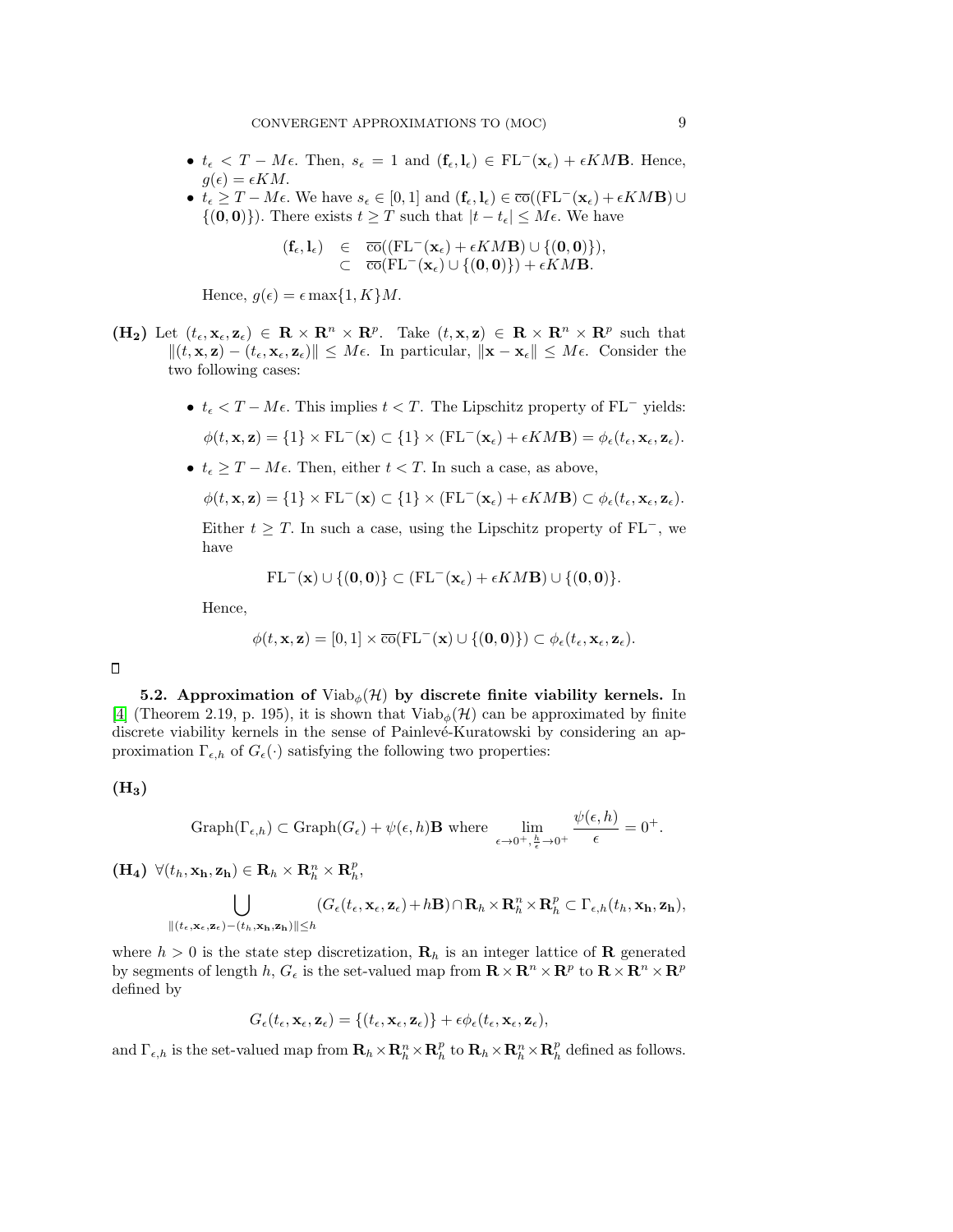\n- \n If 
$$
t_h < T - M\epsilon - h
$$
,  $\Gamma_{\epsilon,h}(t_h, \mathbf{x_h}, \mathbf{z_h}) =$ \n $[t_h + \epsilon - 2h, t_h + \epsilon + 2h] \cap \mathbf{R}_h \times (\{(\mathbf{x_h}, \mathbf{z_h})\} + \epsilon \mathbf{F} \mathbf{L}^-(\mathbf{x_h}) + \alpha_{\epsilon,h} \mathbf{B}) \cap \mathbf{R}_h^n \times \mathbf{R}_h^p.$ \n
\n- \n If  $t_h \geq T - M\epsilon - h$ ,  $\Gamma_{\epsilon,h}(t_h, \mathbf{x_h}, \mathbf{z_h}) =$ \n $[t_h, t_h + \epsilon + 2h] \cap \mathbf{R}_h \times \overline{\text{co}}((\{(\mathbf{x_h}, \mathbf{z_h})\} + \epsilon \mathbf{F} \mathbf{L}^-(\mathbf{x_h}) + \alpha_{\epsilon,h} \mathbf{B}) \cup (\{(\mathbf{x_h}, \mathbf{z_h})\} + 2h \mathbf{B})) \cap \mathbf{R}_h^n \times \mathbf{R}_h^p,$ \n
\n- \n where  $\alpha_{\epsilon,h} = 2h + \epsilon hK + \epsilon^2 K M.$ \n
\n

We assume that  $\epsilon > 2h$ .

THEOREM 5.2. The set-valued map  $\Gamma_{\epsilon,h}$  satisfies  $(\mathbf{H_3})$  and  $(\mathbf{H_4})$ . Proof.

(H<sub>3</sub>) This relation holds with  $\psi(\epsilon, h) = 4h + \epsilon hK$ , which verifies

<span id="page-9-0"></span>
$$
\lim_{\epsilon \to 0^+, \frac{h}{\epsilon} \to 0^+} \frac{(4 + \epsilon K)h}{\epsilon} = 0^+.
$$

Let  $(t_h, \mathbf{x_h}, \mathbf{z_h}) \in \mathbf{R}_h \times \mathbf{R}_h^n \times \mathbf{R}_h^p$  and  $(s_h, \mathbf{f_h}, \mathbf{l_h}) \in \Gamma_{\epsilon,h}(t_h, \mathbf{x_h}, \mathbf{z_h})$ . Consider the following two cases:

•  $t_h < T - M\epsilon - h$ . Then,  $s_h \in [t_h + \epsilon - 2h, t_h + \epsilon + 2h] \cap \mathbf{R}_h \subset t_h + \epsilon +$  $[-2h, 2h]$ , and

$$
\begin{array}{rcl} (\mathbf{f_h}, \mathbf{l_h}) & \in & \left( \{ (\mathbf{x_h}, \mathbf{z_h}) \} + \epsilon \mathrm{FL^-}(\mathbf{x_h}) + \alpha_{\epsilon,h} \mathbf{B} \right) \cap \mathbf{R}_h^n \times \mathbf{R}_h^p, \\ & \subset & \left\{ (\mathbf{x_h}, \mathbf{z_h}) \right\} + \epsilon \mathrm{FL^-}(\mathbf{x_h}) + \alpha_{\epsilon,h} \mathbf{B}, \\ & = & \left\{ (\mathbf{x_h}, \mathbf{z_h}) \right\} + \epsilon (\mathrm{FL^-}(\mathbf{x_h}) + \epsilon KM \mathbf{B}) + (2h + \epsilon hK) \mathbf{B}. \end{array}
$$

Hence,  $(s_h, \mathbf{f_h}, \mathbf{l_h}) \in (t_h, \mathbf{x_h}, \mathbf{z_h}) + \epsilon \phi_{\epsilon}(t_h, \mathbf{x_h}, \mathbf{z_h}) + \max\{2h, 2h + \epsilon hK\}\mathbf{B} =$  $G_{\epsilon}(t_h, \mathbf{x_h}, \mathbf{z_h}) + (2h + \epsilon hK)\mathbf{B}.$ 

•  $t_h \geq T - M\epsilon - h$ . We have  $s_h \in [t_h, t_h + \epsilon + 2h] \cap \mathbf{R}_h$  and  $(\mathbf{f_h}, \mathbf{l_h}) \in$  $\overline{\mathrm{co}}((\{(\mathbf{x_h}, \mathbf{z_h})\} + \epsilon \mathrm{FL^-}(\mathbf{x_h}) + \alpha_{\epsilon,h} \mathbf{B}) \cup (\{(\mathbf{x_h}, \mathbf{z_h})\} + h \mathbf{B})) \cap \mathbf{R}_h^n \times \mathbf{R}_h^p.$ There exists  $t_{\epsilon} \geq T - M\epsilon$  such that  $0 \leq t_{\epsilon} - t_h \leq h$ . We have

$$
s_h \in [t_h, t_h + \epsilon + 2h] \cap \mathbf{R}_h,
$$
  
\n
$$
\subset [t_h, t_h + \epsilon + 2h],
$$
  
\n
$$
\subset t_{\epsilon} + \epsilon[0, 1] + [-2h, 2h].
$$

Moreover,

$$
\begin{array}{rcl} (\mathbf{f_h}, \mathbf{l_h}) & \in & \overline{\mathrm{co}}((\{(\mathbf{x_h}, \mathbf{z_h})\} + \epsilon \mathrm{FL^-}(\mathbf{x_h}) + \alpha_{\epsilon,h} \mathbf{B}) \cup (\{(\mathbf{x_h}, \mathbf{z_h})\} + 2h \mathbf{B})) \cap \mathbf{R}_h^n \times \mathbf{R}_h^p, \\ & \subset & \overline{\mathrm{co}}((\{(\mathbf{x_h}, \mathbf{z_h})\} + \epsilon \mathrm{FL^-}(\mathbf{x_h}) + \alpha_{\epsilon,h} \mathbf{B}) \cup (\{(\mathbf{x_h}, \mathbf{z_h})\} + 2h \mathbf{B})), \\ & = & \{(\mathbf{x_h}, \mathbf{z_h})\} + \overline{\mathrm{co}}((\epsilon \mathrm{FL^-}(\mathbf{x_h}) + \alpha_{\epsilon,h} \mathbf{B}) \cup (\{(0,0)\} + 2h \mathbf{B})), \\ & = & \{(\mathbf{x_h}, \mathbf{z_h})\} + \overline{\mathrm{co}}((\epsilon (\mathrm{FL^-}(\mathbf{x_h}) + \epsilon K M \mathbf{B}) + (2h + \epsilon h K) \mathbf{B}) \cup (\{(0,0)\} + 2h \mathbf{B})), \\ & \subset & \{(\mathbf{x_h}, \mathbf{z_h})\} + \overline{\mathrm{co}}((\epsilon (\mathrm{FL^-}(\mathbf{x_h}) + \epsilon K M \mathbf{B})) \cup \{(0,0)\}) + (4h + \epsilon h K) \mathbf{B}. \end{array}
$$

Hence,  $(s_h, f_h, l_h) \in (t_{\epsilon}, \mathbf{x_h}, \mathbf{z_h}) + \epsilon \phi_{\epsilon}(t_{\epsilon}, \mathbf{x_h}, \mathbf{z_h}) + \max\{4h + \epsilon hK, 2h\}\mathbf{B} =$  $G_{\epsilon}(t_{\epsilon}, \mathbf{x_h}, \mathbf{z_h}) + (4h + \epsilon hK)\mathbf{B}.$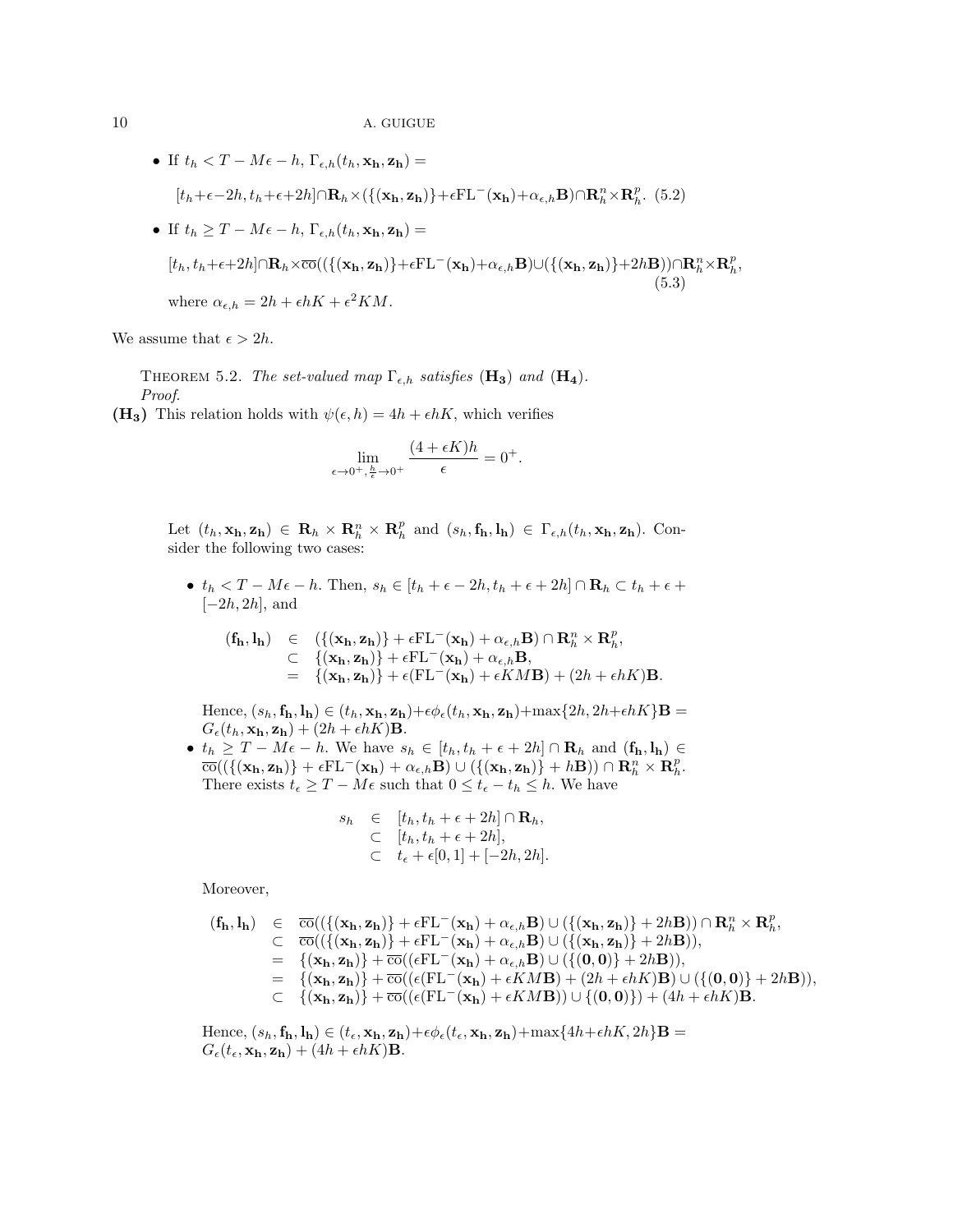- (H<sub>4</sub>) Let  $(t_h, \mathbf{x_h}, \mathbf{z_h}) \in \mathbf{R}_h \times \mathbf{R}_h^n \times \mathbf{R}_h^p$ . Take  $(t_{\epsilon}, \mathbf{x}_{\epsilon}, \mathbf{z}_{\epsilon}) \in \mathbf{R} \times \mathbf{R}^n \times \mathbf{R}^p$  such that  $||(t_{\epsilon}, \mathbf{x}_{\epsilon}, \mathbf{z}_{\epsilon}) - (t_h, \mathbf{x_h}, \mathbf{z_h})|| \leq h$ . In particular,  $|t_{\epsilon} - t_h| \leq h$  and  $||\mathbf{x} - \mathbf{x_h}|| \leq h$ . Consider the two following cases:
	- $t_h < T M\epsilon h$ . This implies  $t_{\epsilon} < T M\epsilon$ . The Lipschitz property of FL<sup>−</sup> yields:

$$
G_{\epsilon}(t_{\epsilon}, \mathbf{x}_{\epsilon}, \mathbf{z}_{\epsilon}) + h\mathbf{B} = (t_{\epsilon}, \mathbf{x}_{\epsilon}, \mathbf{z}_{\epsilon}) + \epsilon \phi_{\epsilon}(t_{\epsilon}, \mathbf{x}_{\epsilon}, \mathbf{z}_{\epsilon}) + h\mathbf{B},
$$
  
\n
$$
= (t_{\epsilon} + \epsilon + [-h, h]) \times (\{(\mathbf{x}_{\epsilon}, \mathbf{z}_{\epsilon})\} + \epsilon F\mathbf{L}^{-}(\mathbf{x}_{\epsilon}) + \epsilon^{2}KMB + h\mathbf{B}),
$$
  
\n
$$
\subset (t_{h} + \epsilon + [-2h, 2h]) \times (\{(\mathbf{x}_{h}, \mathbf{z}_{h})\} + h\mathbf{B} + \epsilon F\mathbf{L}^{-}(\mathbf{x}_{h}) + \epsilon h\mathbf{K}\mathbf{B} + \epsilon^{2}KM + h\mathbf{B}),
$$
  
\n
$$
= (t_{h} + \epsilon + [-2h, 2h]) \times (\{(\mathbf{x}_{h}, \mathbf{z}_{h})\} + \epsilon F\mathbf{L}^{-}(\mathbf{x}_{h}) + \alpha_{\epsilon, h}\mathbf{B}).
$$

Hence,

$$
(G_{\epsilon}(t_{\epsilon}, \mathbf{x}_{\epsilon}, \mathbf{z}_{\epsilon}) + h\mathbf{B}) \cap \mathbf{R}_{h} \times \mathbf{R}_{h}^{n} \times \mathbf{R}_{h}^{p} \subset \Gamma_{\epsilon, h}(t_{h}, \mathbf{x_{h}}, \mathbf{z_{h}}).
$$

•  $t_h \geq T - M\epsilon - h$ . Then, either  $t_{\epsilon} < T - M\epsilon$ . In such a case, as above,

$$
G_{\epsilon}(t_{\epsilon}, \mathbf{x}_{\epsilon}, \mathbf{z}_{\epsilon}) + h\mathbf{B} \subset (t_h + \epsilon + [-2h, 2h]) \times (\{(\mathbf{x}_h, \mathbf{z}_h)\} + \epsilon \mathrm{FL}^{-}(\mathbf{x}_h) + \alpha_{\epsilon,h}\mathbf{B}).
$$

As  $\epsilon > 2h$ ,

$$
t_h + \epsilon + [-2h, 2h] \subset [t_h, t_h + \epsilon + 2h].
$$

Moreover,

$$
\{(\mathbf{x}_h, \mathbf{z}_h)\} + \epsilon \mathrm{FL}^-(\mathbf{x}_h) + \alpha_{\epsilon,h} \mathbf{B} \subset \overline{\mathrm{co}}((\{(\mathbf{x_h}, \mathbf{z_h})\} + \epsilon \mathrm{FL}^-(\mathbf{x_h}) + \alpha_{\epsilon,h} \mathbf{B}) \cup (\{(\mathbf{x_h}, \mathbf{z_h})\} + 2h \mathbf{B})).
$$

Hence,

$$
(G_{\epsilon}(t_{\epsilon}, \mathbf{x}_{\epsilon}, \mathbf{z}_{\epsilon}) + h\mathbf{B}) \cap \mathbf{R}_{h} \times \mathbf{R}_{h}^{n} \times \mathbf{R}_{h}^{p} \subset \Gamma_{\epsilon, h}(t_{h}, \mathbf{x_{h}}, \mathbf{z_{h}}).
$$

Either,  $t_{\epsilon} \geq T - M\epsilon$ . In which case, using the Lipschitz property of FL<sup>-</sup>, we have

$$
G_{\epsilon}(t_{\epsilon}, \mathbf{x}_{\epsilon}, \mathbf{z}_{\epsilon}) + h\mathbf{B} = (t_{\epsilon}, \mathbf{x}_{\epsilon}, \mathbf{z}_{\epsilon}) + \epsilon([0, 1] \times \overline{\mathrm{co}}((\mathrm{FL}^{-}(\mathbf{x}_{\epsilon}) + \epsilon KM \mathbf{B}) \cup \{(0, 0)\})) + h\mathbf{B},
$$
  
= 
$$
([t_{\epsilon} - h, t_{\epsilon} + \epsilon + h]) \times (\overline{\mathrm{co}}(\{(\mathbf{x}_{\epsilon}, \mathbf{z}_{\epsilon}) + \epsilon \mathrm{FL}^{-}(\mathbf{x}_{\epsilon}) + \epsilon^{2} KM \mathbf{B}\} \cup \{(\mathbf{x}_{\epsilon}, \mathbf{z}_{\epsilon})\}) + h\mathbf{B}).
$$

Now,

$$
\overline{co}(\{(x_{\epsilon}, \mathbf{z}_{\epsilon}) + \epsilon \mathbf{FL}^{-}(\mathbf{x}_{\epsilon}) + \epsilon^{2}KMB\} \cup \{(\mathbf{x}_{\epsilon}, \mathbf{z}_{\epsilon})\}) + h\mathbf{B},
$$
\n
$$
\subset \overline{co}(\{(\mathbf{x}_{h}, \mathbf{z}_{h}) + h\mathbf{B} + \epsilon \mathbf{FL}^{-}(\mathbf{x}_{h}) + \epsilon Kh + \epsilon^{2}KMB\} \cup (\{(\mathbf{x}_{h}, \mathbf{z}_{h})\} + h\mathbf{B})) + h\mathbf{B},
$$
\n
$$
\subset \overline{co}(\{(\mathbf{x}_{h}, \mathbf{z}_{h}) + \epsilon \mathbf{FL}^{-}(\mathbf{x}_{h}) + \alpha_{\epsilon,h}\mathbf{B}\} \cup (\{(\mathbf{x}_{h}, \mathbf{z}_{h})\} + 2h\mathbf{B})).
$$

Hence,

$$
(G_{\epsilon}(t_{\epsilon}, \mathbf{x}_{\epsilon}, \mathbf{z}_{\epsilon}) + h\mathbf{B}) \cap \mathbf{R}_{h} \times \mathbf{R}_{h}^{n} \times \mathbf{R}_{h}^{p} \subset \Gamma_{\epsilon, h}(t_{h}, \mathbf{x_{h}}, \mathbf{z_{h}}).
$$

 $\Box$ 

<span id="page-10-0"></span>6. Convergent approximation of the set-valued return function  $V$ . In this section, we first introduce a sequence of approximate set-valued return functions with finite set-values recursively defined by a multiobjective dynamic programming equation [\[11,](#page-24-6) [12\]](#page-24-7). We then show that the epigraphs of these approximate set-valued return functions are equal to the sets involved in the calculation of the finite discrete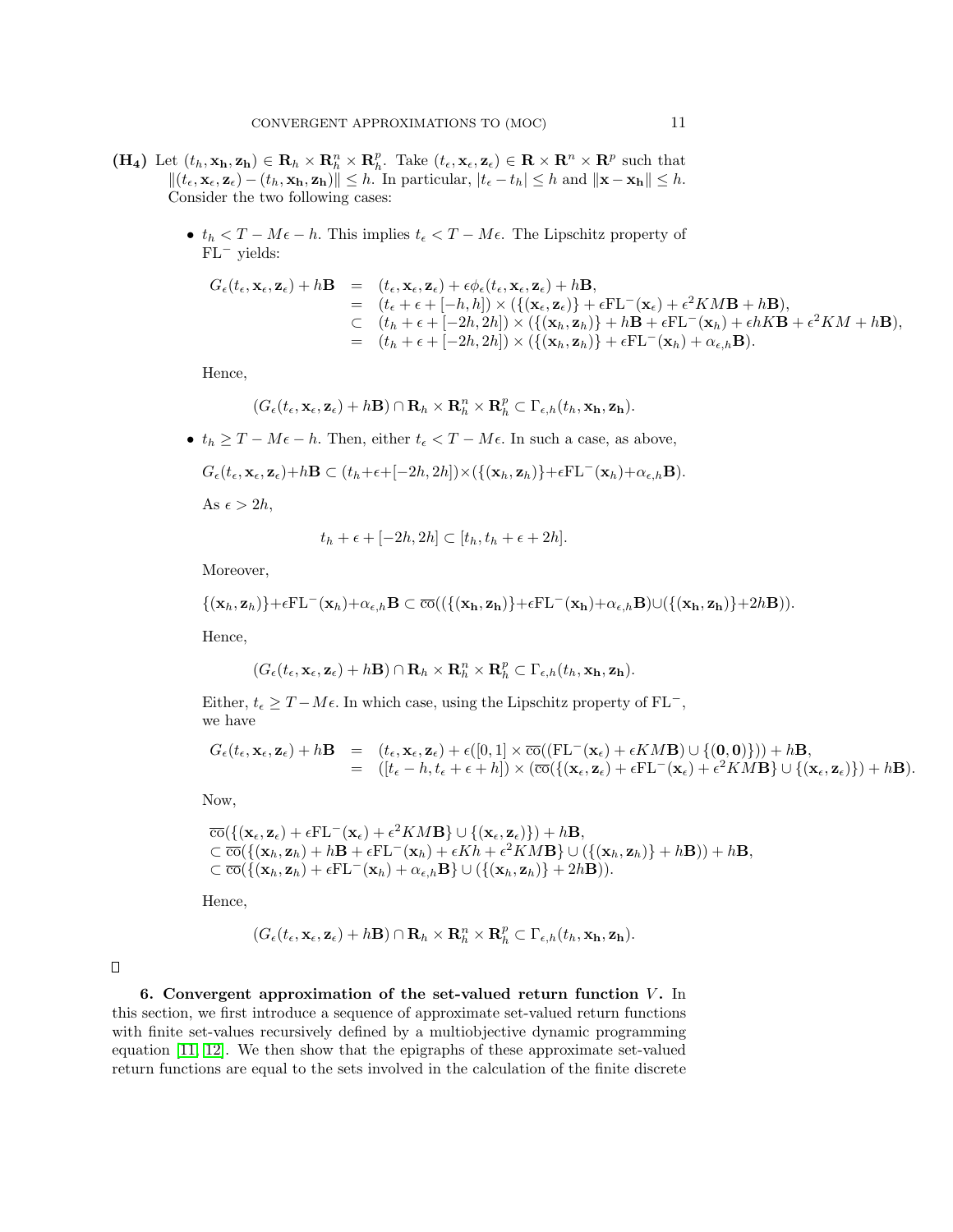viability kernels of the discrete set  $\mathcal{H}_h = (\mathcal{H} + h\mathbf{B}) \cap \mathbf{R}_h \times \mathbf{R}_h^n \times \mathbf{R}_h^p$  for the finite discrete dynamics  $\Gamma_{\epsilon,h}$  (Proposition 2.18, p. 195, [\[4\]](#page-23-0)). This allows us to conclude that the sequence of approximate set-valued return functions is finite and that the epigraph of the final approximate set-valued return function of this sequence converges in the sense of Painlevé-Kuratowski towards the epigraph of the set-valued return function  $V$ .

Recall the definition of  $\mathcal{H} = \{(t, \mathbf{x}, \mathbf{z}), t \in [0, T], \mathbf{x} \in \mathbb{R}^n, \mathbf{z} \in \{-(T-t)M_L\mathbf{1}\}$  +  $\mathbf{R}^p_+$ . Here, we take  $\overline{M}_\mathbf{L} > M_\mathbf{L}$  (Remark [4.1\)](#page-7-1) in the definition of  $\mathcal{H}$ . Hence,  $\mathcal{H} =$  $\{(t, \mathbf{x}, \mathbf{z}), t \in [0, T], \mathbf{x} \in \mathbb{R}^n, \mathbf{z} \in \{-(T-t)\overline{M}_{\mathbf{L}}\mathbf{1}\} + \mathbf{R}^p_+\}.$  Let  $I_h = (I + [-h, h]) \cap \mathbf{R}_h$ . We define the finite-valued set-valued map  $V_{\epsilon,h}^0$  from  $I_h \times \mathbf{R}_h^n$  to  $\mathbf{R}_h^p$  such that

$$
Graph(V_{\epsilon,h}^0 + \mathbf{R}_{h,+}^p) = \mathcal{H}_h,
$$

where  $\mathcal{H}_h = (\mathcal{H} + h\mathbf{B}) \cap \mathbf{R}_h \times \mathbf{R}_h^n \times \mathbf{R}_h^n$ . We recursively define now the finite set-valued maps  $V_{\epsilon,h}^k$ ,  $k \geq 1$ , from  $I_h \times \mathbf{R}_h^n$  to  $\mathbf{R}_h^p$  as follows:

• If 
$$
t_h < T - M\epsilon - h
$$
,  $V_{\epsilon,h}^{k+1}(t_h, \mathbf{x_h}) =$   
\n
$$
\mathcal{E}\left(\left\{(\epsilon \mathbf{l} + \alpha_{\epsilon,h} \mathbf{B}) \cap \mathbf{R}_h^p + V_{\epsilon,h}^k((t_h + \epsilon + [-2h, 2h]) \cap \mathbf{R}_h, (\mathbf{x_h} + \epsilon \mathbf{f} + \alpha_{\epsilon,h} \mathbf{B}) \cap \mathbf{R}_h^n), (\mathbf{f}, \mathbf{l}) \in \mathrm{FL^+}(\mathbf{x_h})\right\}\right).
$$
\n(6.1)

• Otherwise,

<span id="page-11-1"></span><span id="page-11-0"></span>
$$
V_{\epsilon,h}^{k+1}(t_h, \mathbf{x_h}) = V_{\epsilon,h}^k(t_h, \mathbf{x_h}).
$$
\n(6.2)

REMARK  $6.1$ . The closure in  $(6.1)$  is not required anymore as the sets involved are finite.

We aim in the following two propositions to prove that

$$
\mathrm{Graph}(V_{\epsilon,h}^{k+1}+\mathbf{R}_{h,+}^p)\subset \mathrm{Graph}(V_{\epsilon,h}^k+\mathbf{R}_{h,+}^p),
$$

and

$$
Graph(V_{\epsilon,h}^k + \mathbf{R}_{h,+}^p) = A^k,
$$

where the sets  $A^k$  are recursively defined (Proposition 2.18, p. 195, [\[4\]](#page-23-0)) from  $A^0 = H_h$ and the relation

$$
A^{k+1} = \{ (t_h, \mathbf{x_h}, \mathbf{z_h}) \in A^k \text{ s.t. } \Gamma_{\epsilon,h}(t_h, \mathbf{x_h}, \mathbf{z_h}) \cap A^k \neq \emptyset \}.
$$

To simplify the proof of Proposition [6.1,](#page-12-0) we will assume that  $T$  is a multiple of  $h$  and that  $\epsilon - 2h > 2h$ , which guarantees that  $\forall t_h \in I_h$ ,  $t_h + \epsilon - 2h > h$ . We will also assume that for all  $(t_h, \mathbf{x_h}) \in I_h \times \mathbf{R}_h^n$  such that  $t_h \geq h$ ,

$$
V_{\epsilon,h}^{0}(t_{h}, \mathbf{x_{h}}) = \{(-(T+h-t_{h})\overline{M}_{\mathbf{L}} - h)\mathbf{1}\}.
$$

This guarantees that, for all  $(t_h, \mathbf{x_h}) \in I_h \times \mathbf{R}_h^n$ , for all  $(\mathbf{f}, \mathbf{l}) \in FL^+(\mathbf{x_h})$ , for all  $\widetilde{t}_h \in (t_h + \epsilon + [-2h, 2h]) \cap \mathbf{R}_h$ , for all  $\widetilde{\mathbf{x}}_h \in (\mathbf{x_h} + \epsilon \mathbf{f} + \alpha_{\epsilon,h}) \cap \mathbf{R}_h^n$ ,

$$
V_{\epsilon,h}^0(\widetilde{t}_h, \widetilde{\mathbf{x}}_h) = \{(-(T+h-\widetilde{t}_h)\overline{M}_{\mathbf{L}} - h)\mathbf{1}\}.
$$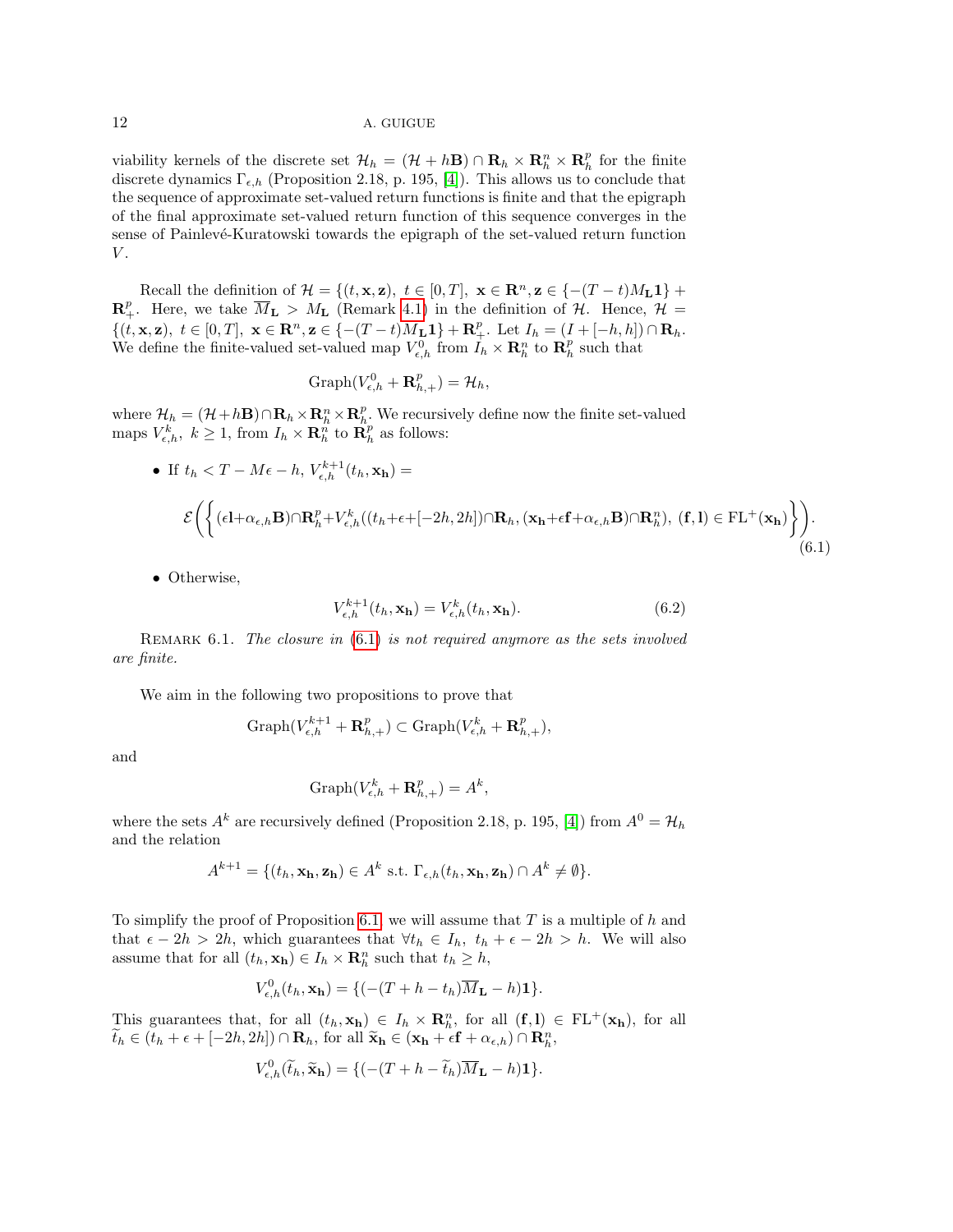We will finally assume that  $\epsilon, h$ , and  $\overline{M}_{\mathbf{L}}$  have been chosen such that

$$
\epsilon M_{\mathbf{L}} + \alpha_{\epsilon, h} \le (\epsilon - 2h) \overline{M}_{\mathbf{L}}.\tag{6.3}
$$

<span id="page-12-0"></span>PROPOSITION 6.1.

$$
\forall k, \ \mathrm{Graph}(V_{\epsilon,h}^{k+1} + \mathbf{R}_{h,+}^p) \subset \mathrm{Graph}(V_{\epsilon,h}^k + \mathbf{R}_{h,+}^p).
$$

*Proof.* We start by proving that this relation holds for  $k = 0$ . Take  $(t_h, \mathbf{x_h}, \mathbf{z_h}) \in$ Graph $(V_{\epsilon,h}^1 + \mathbf{R}_{h,+}^p)$ . Hence,  $\mathbf{z}_h \in V_{\epsilon,h}^1(t_h, \mathbf{x}_h) + \mathbf{R}_{h,+}^p$ . We have two cases to consider:

1. If  $t_h \geq T - M\epsilon - h$ . From [\(6.2\)](#page-11-1), we directly get  $\mathbf{z_h} \in V_{\epsilon,h}^0(t_h, \mathbf{x_h}) + \mathbf{R}_{h,+}^p$ . 2. Otherwise,  $t_h < T - M\epsilon - h$ . By [\(6.1\)](#page-11-0),

$$
V_{\epsilon,h}^1(t_h,\mathbf{x_h})=\mathcal{E}\Bigg(\bigg\{(\epsilon\mathbf{l}+\alpha_{\epsilon,h}\mathbf{B})\cap\mathbf{R}_h^p+V_{\epsilon,h}^0((t_h+\epsilon+[-2h,2h])\cap\mathbf{R}_h,(\mathbf{x_h}+\epsilon\mathbf{f}+\alpha_{\epsilon,h}\mathbf{B}\}\cap\mathbf{R}_h^n),\ (\mathbf{f},\mathbf{l})\in\mathrm{FL^+}(\mathbf{x_h})\bigg\}\Bigg),
$$

Let  $\widetilde{t}_h \in (t_h + \epsilon + [-2h, 2h]) \cap \mathbf{R}_h$ ,  $\widetilde{\mathbf{x}}_h \in (\mathbf{x}_h + \epsilon \mathbf{f} + \alpha_{\epsilon,h} \mathbf{B}) \cap \mathbf{R}_h^n$ ,  $\overline{\mathbf{z}}_h \in V_{\epsilon,h}^0(\widetilde{t}_h, \widetilde{\mathbf{x}}_h)$ , and  $\widetilde{\mathbf{z}}_h \in (\epsilon \mathbf{l} + \alpha_{\epsilon,h} \mathbf{B}) \cap \mathbf{R}_h^p$ . Hence,  $\widetilde{\mathbf{z}}_h \ge -(\epsilon M_\mathbf{L} + \alpha_{\epsilon,h})\mathbf{1}$ . Moreover, from above, we have

$$
\overline{\mathbf{z}}_{\mathbf{h}} = (-(T+h-\tilde{t}_h)\overline{M}_{\mathbf{L}}-h)\mathbf{1} \ge ((-(T+h-t_h-(\epsilon-2h))\overline{M}_{\mathbf{L}}-h)\mathbf{1}) = ((-(T+h-t_h)\overline{M}_{\mathbf{L}}-h)\mathbf{1}+(\epsilon-2h)\overline{M}_{\mathbf{L}}\mathbf{1}).
$$

Hence, by  $(6.3)$ ,

$$
\overline{\mathbf{z}}_{\mathbf{h}} \geq (-(T+h-t_h)\overline{M}_{\mathbf{L}}-h)\mathbf{1}+(\epsilon-2h)\overline{M}_{\mathbf{L}}\mathbf{1}-(\epsilon M_{\mathbf{L}}+\alpha_{\epsilon,h})\mathbf{1}+(\epsilon M_{\mathbf{L}}+\alpha_{\epsilon,h})\mathbf{1} \geq -(T+h-t_h)\overline{M}_{\mathbf{L}}\mathbf{1}+(\epsilon M_{\mathbf{L}}+\alpha_{\epsilon,h})\mathbf{1}.
$$

Therefore,

$$
\widetilde{\mathbf{z}}_{\mathbf{h}} + \overline{\mathbf{z}}_{\mathbf{h}} \in V_{\epsilon,h}^{0}(t_{h}, \mathbf{x}_{\mathbf{h}}) + \mathbf{R}_{h,+}^{p}.
$$

Hence,

$$
V_{\epsilon,h}^1(t_h, \mathbf{x_h}) \subset V_{\epsilon,h}^0(t_h, \mathbf{x_h}) + \mathbf{R}_{h,+}^p,
$$

from which we get that

$$
\mathbf{z_h}\in V_{\epsilon,h}^1(t_h,\mathbf{x_h})+\mathbf{R}_{h,+}^p\subset V_{\epsilon,h}^0(t_h,\mathbf{x_h})+\mathbf{R}_{h,+}^p+\mathbf{R}_{h,+}^p=V_{\epsilon,h}^0(t_h,\mathbf{x_h})+\mathbf{R}_{h,+}^p.
$$

Assume now that the relation holds up to k. We aim to prove that it holds for  $k+1$ , i.e.,

$$
\textrm{Graph}(V^{k+2}_{\epsilon,h}+\mathbf{R}_{h,+}^p)\subset \textrm{Graph}(V^{k+1}_{\epsilon,h}+\mathbf{R}_{h,+}^p).
$$

Take  $(t_h, \mathbf{x_h}, \mathbf{z_h}) \in \text{Graph}(V_{\epsilon,h}^{k+2} + \mathbf{R}_{h,+}^p)$ . Hence,  $\mathbf{z_h} \in V_{\epsilon,h}^{k+2}(t_h, \mathbf{x_h}) + \mathbf{R}_{h,+}^p$ . We have two cases to consider:

- 1. If  $t_h \geq T M\epsilon h$ . From [\(6.2\)](#page-11-1), we directly get  $\mathbf{z_h} \in V_{\epsilon,h}^{k+1}(t_h, \mathbf{x_h}) + \mathbf{R}_{h,+}^p$ .
- 2. Otherwise,  $t_h < T M\epsilon h$ . By [\(6.1\)](#page-11-0), for some  $(f, l) \in FL^+(\mathbf{x}_h)$ , there exist  $\tilde{t}_h \in (t_h + \epsilon + [-2h, 2h]) \cap \mathbf{R}_h$ ,  $\tilde{\mathbf{x}}_h \in (\mathbf{x}_h + \epsilon \mathbf{f} + \alpha_{\epsilon,h} \mathbf{B}) \cap \mathbf{R}_h^n$ , and  $\widetilde{\mathbf{z}}_h \in (\epsilon \mathbf{l} + \alpha_{\epsilon,h} \mathbf{B}) \cap \mathbf{R}_h^{\widetilde{p}}$  such that

$$
\mathbf{z_h} \in \widetilde{\mathbf{z_h}} + V_{\epsilon,h}^{k+1}(\widetilde{t}_h, \widetilde{\mathbf{x_h}}) + \mathbf{R}_{h,+}^p.
$$

<span id="page-12-1"></span>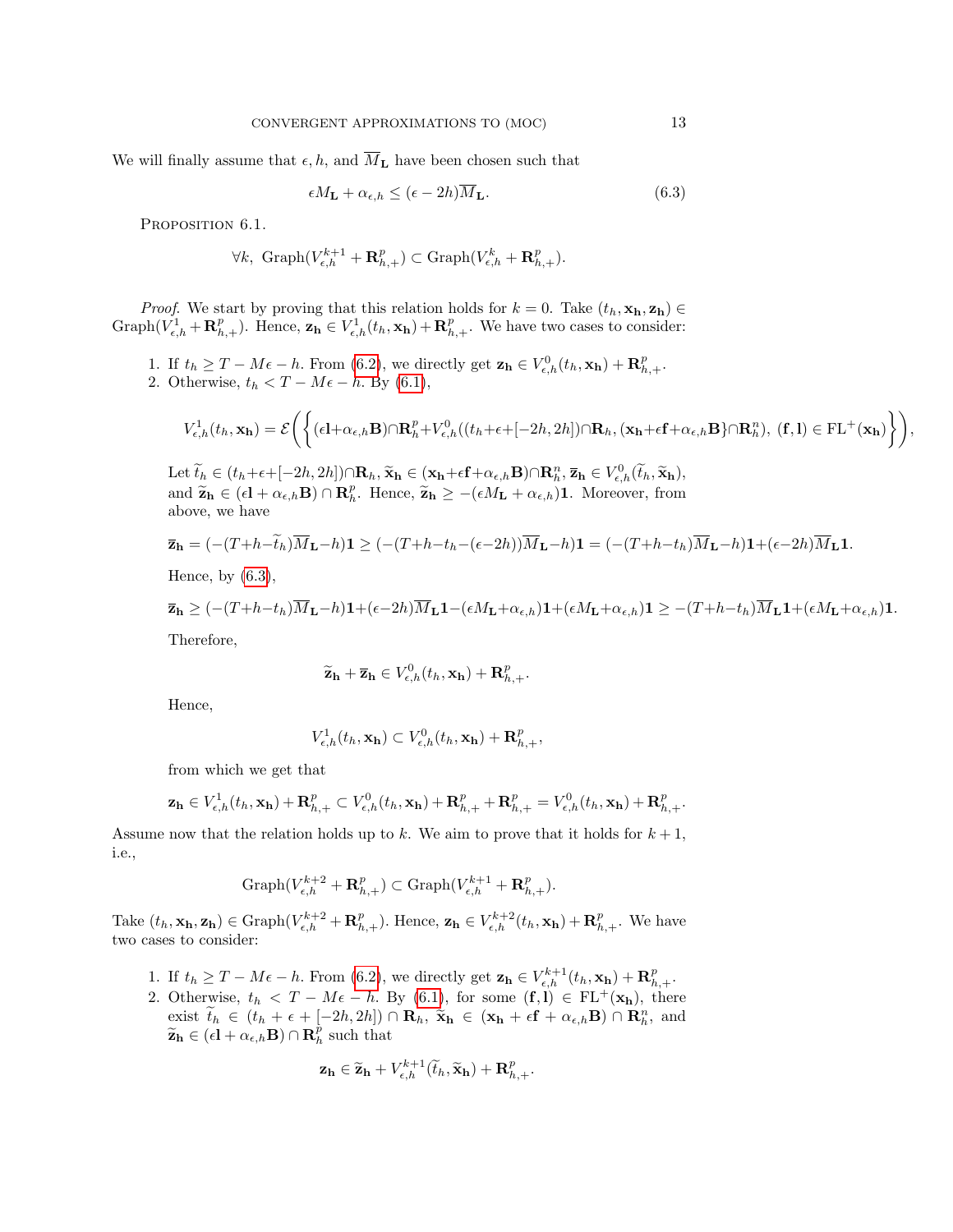From the induction assumption, we get:

$$
\mathbf{z_h} \in \widetilde{\mathbf{z_h}} + V_{\epsilon,h}^k(\widetilde{t}_h, \widetilde{\mathbf{x_h}}) + \mathbf{R}_{h,+}^p,
$$

or,

$$
\mathbf{z_h} \in \left\{ (\epsilon \mathbf{l} + \alpha_{\epsilon,h} \mathbf{B}) \cap \mathbf{R}_h^p + V_{\epsilon,h}^k((t_h + \epsilon + [-2h,2h]) \cap \mathbf{R}_h, (\mathbf{x_h} + \epsilon \mathbf{f} + \alpha_{\epsilon,h} \mathbf{B}) \cap \mathbf{R}_h^n), (\mathbf{f}, \mathbf{l}) \in \mathrm{FL^+}(\mathbf{x_h}) \right\} + \mathbf{R}_{h,+}^p.
$$

Applying external stability to

$$
S = \left\{ (\epsilon \mathbf{l} + \alpha_{\epsilon,h} \mathbf{B}) \cap \mathbf{R}_h^p + V_{\epsilon,h}^k (t_h + \epsilon + [-2h, 2h]) \cap \mathbf{R}_h, (\mathbf{x_h} + \epsilon \mathbf{f} + \alpha_{\epsilon,h} \mathbf{B}) \cap \mathbf{R}_h^n), (\mathbf{f}, \mathbf{l}) \in \mathrm{FL^+}(\mathbf{x_h}) \right\},\
$$
 and using (6.1) yields  $\mathbf{z_h} \in V_{\epsilon,h}^{k+1}(t_h, \mathbf{x_h}) + \mathbf{R}_{h,+}^p$ .

<span id="page-13-1"></span> $\Box$ 

PROPOSITION 6.2.

$$
\forall k, \text{ Graph}(V_{\epsilon,h}^k + \mathbf{R}_{h,+}^p) = A^k.
$$

*Proof.* This relation holds for  $k = 0$  by definition. Assume now that the relation holds up to k. We aim to prove that it holds for  $k + 1$ , i.e.,

<span id="page-13-0"></span>
$$
Graph(V_{\epsilon,h}^{k+1} + \mathbf{R}_{h,+}^p) = A^{k+1}.
$$

First, we prove the inclusion

$$
Graph(V_{\epsilon,h}^{k+1} + \mathbf{R}_{h,+}^p) \subset A^{k+1}.
$$
\n(6.4)

Take  $(t_h, \mathbf{x_h}) \in I_h \times \mathbf{R}_h^n$  and  $\mathbf{z_h} \in V_{\epsilon,h}^{k+1}(t_h, \mathbf{x_h}) + \mathbf{R}_{h,+}^p$ . We have two cases to consider:

- 1. If  $t_h \geq T M\epsilon h$ , then by [\(6.2\)](#page-11-1), we have  $(t_h, \mathbf{x_h}, \mathbf{z_h}) \in \text{Graph}(V_{\epsilon,h}^k + \mathbf{R}_{h,+}^p)$ . Therefore, from the induction assumption,  $(t_h, \mathbf{x_h}, \mathbf{z_h}) \in A^k$ . Moreover, by [\(5.3\)](#page-9-0), we also have  $(t_h, \mathbf{x_h}, \mathbf{z_h}) \in \Gamma_{\epsilon,h}(t_h, \mathbf{x_h}, \mathbf{z_h})$ . Hence,  $(t_h, \mathbf{x_h}, \mathbf{z_h}) \in$  $\Gamma_{\epsilon,h}(t_h, \mathbf{x_h}, \mathbf{z_h}) \cap A^k$ , or  $\Gamma_{\epsilon,h}(t_h, \mathbf{x_h}, \mathbf{z_h}) \cap A^k \neq \emptyset$ , which shows that  $(t_h, \mathbf{x_h}, \mathbf{z_h}) \in$  $A^{k+1}$ .
- 2. Otherwise,  $t_h < T M\epsilon h$ . By [\(6.1\)](#page-11-0), for some  $(f, l) \in FL^+(\mathbf{x}_h)$ , there exist  $\tilde{t}_h \in (t_h + \epsilon + [-2h, 2h]) \cap \mathbf{R}_h$ ,  $\tilde{\mathbf{x}}_h \in (\mathbf{x}_h + \epsilon \mathbf{f} + \alpha_{\epsilon,h} \mathbf{B}) \cap \mathbf{R}_h^n$ , and  $\tilde{\mathbf{z}}_h \in (c_1 + c_2, \mathbf{R}) \cap \mathbf{R}_h^p$  such that  $\widetilde{\mathbf{z}}_h \in (\epsilon \mathbf{l} + \alpha_{\epsilon,h} \mathbf{B}) \cap \mathbf{R}_h^{\widetilde{p}}$  such that

$$
\mathbf{z_h} \in \widetilde{\mathbf{z_h}} + V_{\epsilon,h}^k(\widetilde{t}_h, \widetilde{\mathbf{x_h}}) + \mathbf{R}_{h,+}^p.
$$

Hence, from the induction assumption,  $(\tilde{t}_h, \tilde{\mathbf{x}}_h, \mathbf{z}_h - \tilde{\mathbf{z}}_h) \in A^k$ . To get that  $(t_1, \mathbf{y}_h, \mathbf{z}_h) \in A^k$  and  $(\tilde{t}_h, \tilde{\mathbf{x}}_h, \mathbf{z}_h)$  $(t_h, \mathbf{x_h}, \mathbf{z_h}) \in A^{k+1}$ , it remains to prove that  $(t_h, \mathbf{x_h}, \mathbf{z_h}) \in A^k$  and  $(\tilde{t}_h, \tilde{\mathbf{x_h}}, \mathbf{z_h}) \in \Gamma$ ,  $(t_h, \mathbf{x_h}, \mathbf{z_h})$ , where  $\Gamma$ ,  $(t_h, \mathbf{x_h}, \mathbf{z_h})$  is given by  $(5, 2)$ ,  $(t_h, \mathbf{x_h}, \mathbf{z_h}) \in \Gamma$  $\widetilde{\mathbf{z}}_h$ )  $\in \Gamma_{\epsilon,h}(t_h, \mathbf{x_h}, \mathbf{z_h})$  where  $\Gamma_{\epsilon,h}(t_h, \mathbf{x_h}, \mathbf{z_h})$  is given by [\(5.2\)](#page-8-0).  $(t_h, \mathbf{x_h}, \mathbf{z_h}) \in$  $A<sup>k</sup>$  comes from Proposition [6.1](#page-12-0) and the induction assumption, i.e.,

$$
(t_h, \mathbf{x_h}, \mathbf{z_h}) \in \text{Graph}(V_{\epsilon,h}^{k+1} + \mathbf{R}_{h,+}^p) \subset \text{Graph}(V_{\epsilon,h}^k + \mathbf{R}_{h,+}^p) = A_k.
$$

Moreover, we have: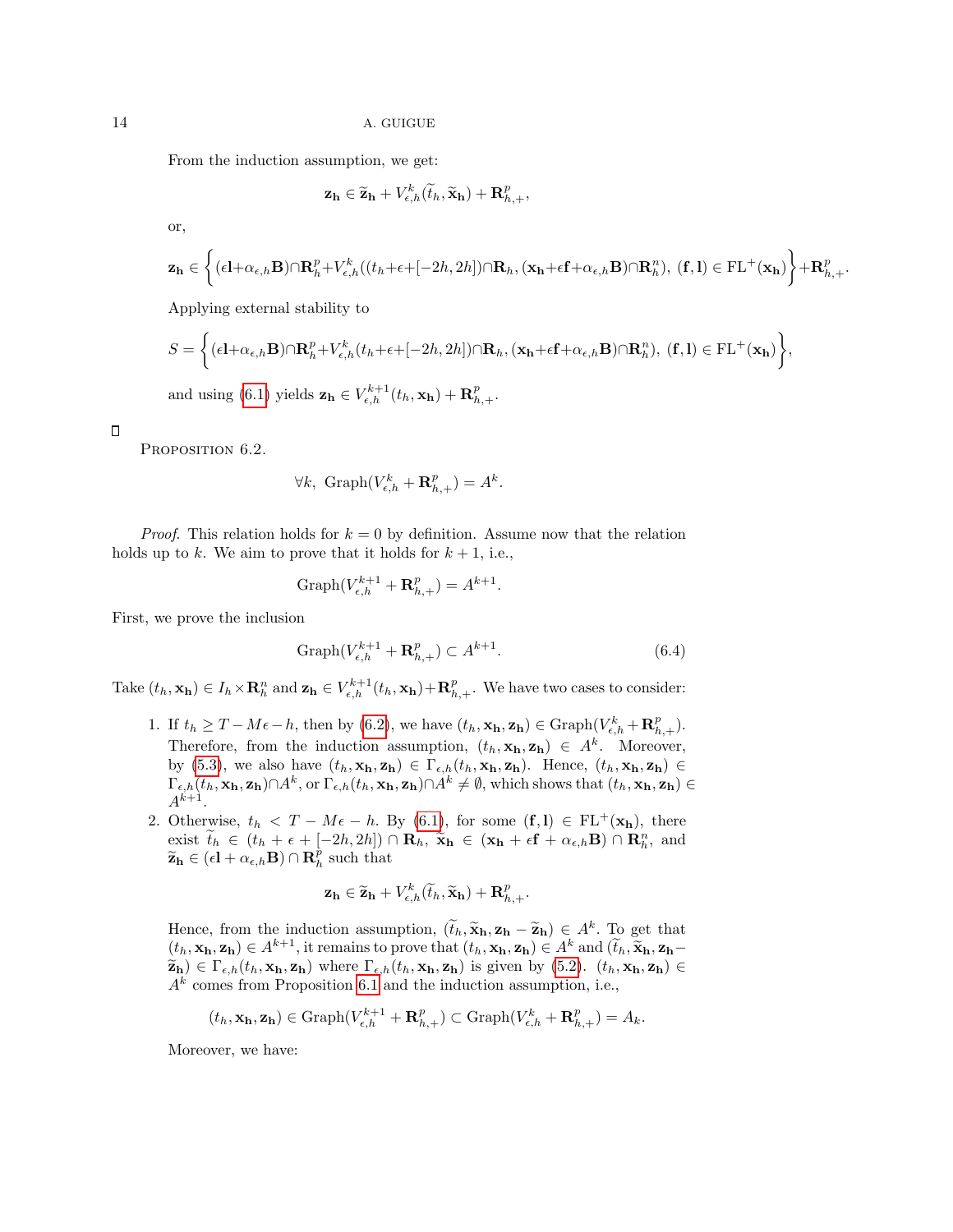(a)  $\tilde{t}_h \in (t_h + \epsilon + [-2h, 2h]) \cap \mathbf{R}_h$ , (b)  $\widetilde{\mathbf{x}}_h \in (\mathbf{x}_h + \epsilon \mathbf{f} + \alpha_{\epsilon,h} \mathbf{B}) \cap \mathbf{R}_h^n$ , (c) and

$$
\begin{array}{lcl} \widetilde{\mathbf{z}}_{\mathbf{h}} & \in & (\epsilon\mathbf{l} + \alpha_{\epsilon,h} \mathbf{B}) \cap \mathbf{R}^{p}_{h} \\ \Rightarrow & -\widetilde{\mathbf{z}}_{\mathbf{h}} & \in & (-\epsilon\mathbf{l} + \alpha_{\epsilon,h} \mathbf{B}) \cap \mathbf{R}^{p}_{h} \\ \Rightarrow & \mathbf{z}_{\mathbf{h}} - \widetilde{\mathbf{z}}_{\mathbf{h}} & \in & (\mathbf{z}_{\mathbf{h}} - \epsilon\mathbf{l} + \alpha_{\epsilon,h} \mathbf{B}) \cap \mathbf{R}^{p}_{h}. \end{array}
$$

Hence,  $\Gamma_{\epsilon,h}(t_h, \mathbf{x_h}, \mathbf{z_h}) \cap A_k \neq \emptyset$  and [\(6.4\)](#page-13-0) is proved.

Conversely, we prove the inclusion

$$
A^{k+1} \subset \text{Graph}(V_{\epsilon,h}^{k+1} + \mathbf{R}_{h,+}^p). \tag{6.5}
$$

Take  $(t_h, \mathbf{x_h}, \mathbf{z_h}) \in A^{k+1}$ . We have two cases to consider:

- 1. If  $t_h \geq T M\epsilon h$ . By definition of  $A^{k+1}$ ,  $(t_h, \mathbf{x_h}, \mathbf{z_h}) \in A^k$ . Hence, from the induction assumption, we get  $\mathbf{z_h} \in V_{\epsilon,h}^k(t_h, \mathbf{x_h}) + \mathbf{R}_{h,+}^p$ , and from [\(6.2\)](#page-11-1),  $\mathbf{z_h} \in V^{k+1}_{\epsilon,h}(t_h,\mathbf{x_h}) + \mathbf{R}_{h,+}^p.$
- 2. Otherwise,  $t_h < T M\epsilon h$ . Then, there exist  $(\tilde{t}_h, \tilde{\mathbf{x}}_h, \tilde{\mathbf{z}}_h) \in A^k$  such that  $(\widetilde{t}_h, \widetilde{\mathbf{x}}_h, \widetilde{\mathbf{z}}_h) \in \Gamma_{\epsilon,h}(t_h, \mathbf{x_h}, \mathbf{z_h}),$  or:
	- (a)  $\tilde{t}_h \in (t_h + \epsilon + [-2h, 2h]) \cap \mathbf{R}_h$ , (b)  $\widetilde{\mathbf{x}}_h \in (\mathbf{x}_h + \epsilon \mathbf{f} + \alpha_{\epsilon,h} \mathbf{B}) \cap \mathbf{R}_h^n$ ,<br>(c)  $\widetilde{\mathbf{x}}_h \in (\mathbf{z}_h + \epsilon \mathbf{I} + \alpha_{\epsilon,h} \mathbf{B}) \cap \mathbf{R}_h^n$ (c)  $\widetilde{\mathbf{z}}_h \in (\mathbf{z}_h - \epsilon \mathbf{l} + \alpha_{\epsilon,h} \mathbf{B}) \cap \mathbf{R}_h^{p^*} \Rightarrow \mathbf{z}_h \in \widetilde{\mathbf{z}}_h + (\epsilon \mathbf{l} + \alpha_{\epsilon,h} \mathbf{B}) \cap \mathbf{R}_h^p,$

for some  $(f, l) \in FL^{-}(\mathbf{x_h})$ . From the induction assumption, we have  $\widetilde{\mathbf{z}}_h \in$  $V_{\epsilon,h}^k(\tilde{t}_h, \tilde{\mathbf{x}}_h) + \mathbf{R}_{h,+}^p$ . Hence,

$$
\mathbf{z_h} \in (\epsilon \mathbf{l} + \alpha_{\epsilon,h} \mathbf{B}) \cap \mathbf{R}_h^p + V_{\epsilon,h}^k(\widetilde{t}_h, \widetilde{\mathbf{x}}_{\mathbf{h}}) + \mathbf{R}_{h,+}^p.
$$

Applying external stability to

$$
S = \left\{ (\epsilon \mathbf{l} + \alpha_{\epsilon,h} \mathbf{B}) \cap \mathbf{R}_h^p + V_{\epsilon,h}^k(t_h + \epsilon + [-2h, 2h]) \cap \mathbf{R}_h, (\mathbf{x_h} + \epsilon \mathbf{f} + \alpha_{\epsilon,h} \mathbf{B}) \cap \mathbf{R}_h^n), (\mathbf{f}, \mathbf{l}) \in \mathrm{FL^+}(\mathbf{x_h}) \right\},\
$$
 and using (6.1) yields  $\mathbf{z_h} \in V_{\epsilon,h}^{k+1}(t_h, \mathbf{x_h}) + \mathbf{R}_{h,+}^p$ .

 $\Box$ 

COROLLARY 6.3. The sequence of approximate set-valued return functions  $V_{\epsilon,h}^k$ is finite.

*Proof.* This follows from Proposition [6.2](#page-13-1) and the fact that the sequence  $A_k$  is finite (Proposition 2.18, p. 195, [\[4\]](#page-23-0)).

 $\Box$ 

We denote  $k(\epsilon, h)$  the last element of this sequence.

<span id="page-14-0"></span>Corollary 6.4. The epigraph of the approximate set-valued return function  $V_{\epsilon,h}^{k(\epsilon,h)}$  converges in the sense of Painlevé-Kuratowski towards the epigraph of the set-valued return function V, i.e.,

$$
\operatorname{Graph}(V + \mathbf{R}^p_+) = \lim_{\epsilon \to 0^+, \ \frac{h}{\epsilon} \to 0^+} \operatorname{Graph}(V_{\epsilon,h}^{k(\epsilon,h)} + \mathbf{R}^p_{h,+}).
$$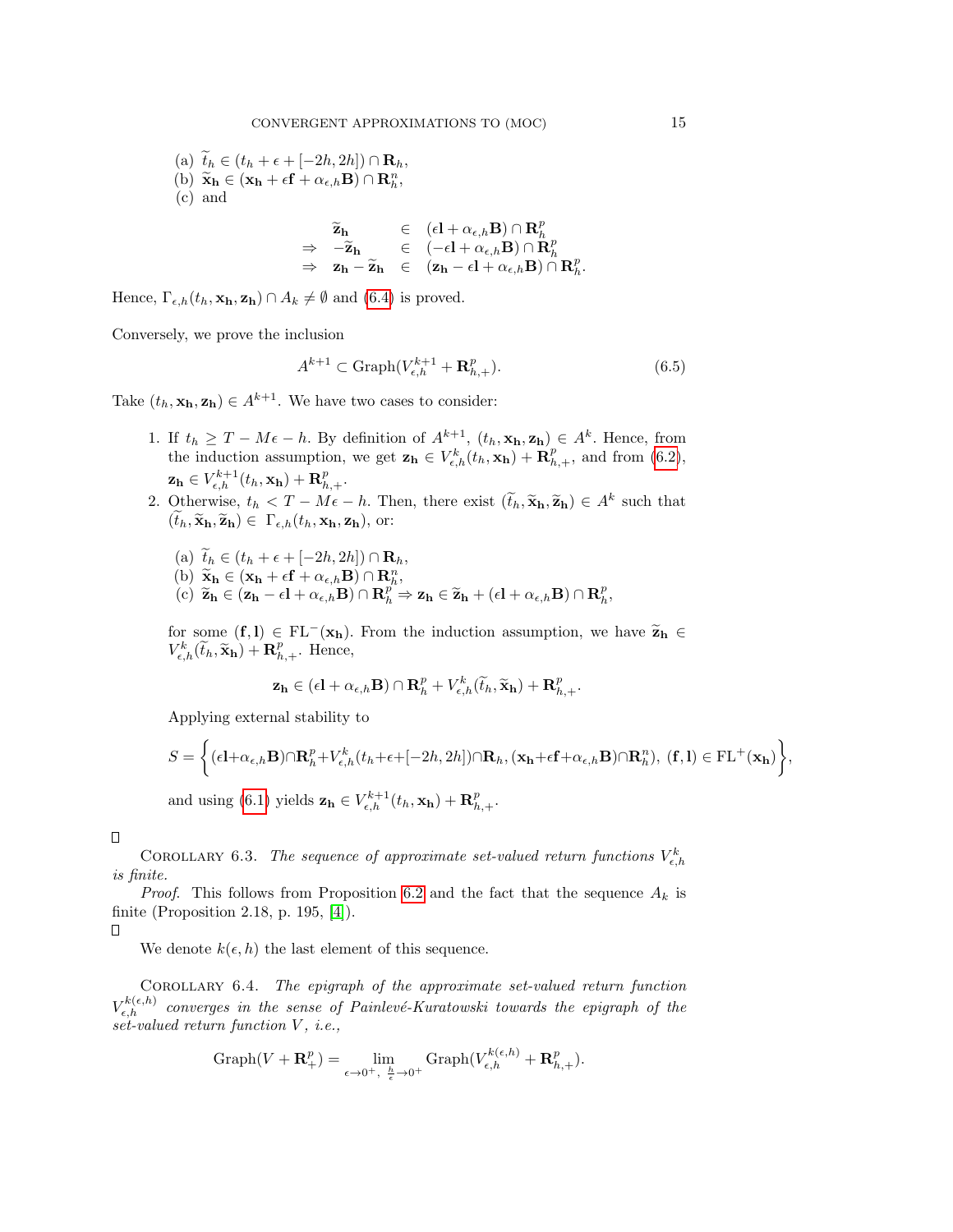Proof. From [\[4\]](#page-23-0) (Theorem 2.19, p. 195), we have

$$
Viab_{\phi}(\mathcal{H}) = \lim_{\epsilon \to 0^+, \ \frac{h}{\epsilon} \to 0^+} \overrightarrow{Viab}_{\Gamma_{\epsilon,h}}(\mathcal{H}_h).
$$

Moreover, from Proposition [4.1,](#page-5-1) we have

$$
Graph(V + \mathbf{R}^p_+) = Viab_{\phi}(\mathcal{H}).
$$

Finally, from Proposition [6.2](#page-13-1) and [\[4\]](#page-23-0) (Proposition 2.18, p. 195), we have

Graph
$$
(V_{\epsilon,h}^{k(\epsilon,h)} + \mathbf{R}_{h,+}^p) = A^{k(\epsilon,h)} = \overrightarrow{Viab}_{\Gamma_{\epsilon,h}}(\mathcal{H}_h).
$$

The desired result follows.  $\square$ 

<span id="page-15-0"></span>7. A General Numerical Algorithm. In this section, we present a general algorithm to determine the approximate set-valued return function  $V_{\epsilon,h}^{k(\epsilon,h)}$ . As shown in Proposition [7.1,](#page-15-1) to find  $V_{\epsilon,h}^{k(\epsilon,h)}$ , it is not needed to compute  $V_{\epsilon,h}^k$ ,  $k = 0, \ldots, k(\epsilon,h)$ over their entire domain  $I_h \times \mathbf{R}_h^n$ .

<span id="page-15-1"></span>PROPOSITION 7.1.  $\forall k \geq 0, \ \forall t_h \in I_h, \ t_h \geq T - M\epsilon - h - k(\epsilon - 2h), \ \forall \mathbf{x_h} \in \mathbb{R}^n_h$ 

<span id="page-15-2"></span>
$$
V_{\epsilon,h}^{k+1}(t_h, \mathbf{x_h}) = V_{\epsilon,h}^k(t_h, \mathbf{x_h}).
$$
\n(7.1)

*Proof.* For  $k = 0$ , [\(7.1\)](#page-15-2) directly follows from [\(6.2\)](#page-11-1). Assume now that (7.1) holds for  $k > 0$ . We prove that [\(7.1\)](#page-15-2) also holds for  $k + 1$ . Let  $t_h \in I_h$ ,  $t_h \geq$  $T - M\epsilon - h - (k+1)(\epsilon - 2h)$  and  $\widetilde{t}_h \in (t_h + \epsilon + [-2h, 2h]) \cap \mathbf{R}_h$ . Then,

$$
\widetilde{t}_h \ge t_h + (\epsilon - 2h) \ge T - M\epsilon - h - (k+1)(\epsilon - 2h) + (\epsilon - 2h) = T - M\epsilon - h - k(\epsilon - 2h).
$$

From the induction assumption, we get  $\forall \mathbf{x_h} \in \mathbf{R}_h^n$ ,  $\forall (\mathbf{f}, \mathbf{l}) \in \mathrm{FL^+}(\mathbf{x_h})$ ,  $\forall \widetilde{\mathbf{x}_h} \in (\mathbf{x_h} + \epsilon \mathbf{f} \cdot \mathbf{e}_h \cdot \mathbf{e}_h) \cap \mathbf{B}^n$  $\epsilon \mathbf{f} + \alpha_{\epsilon,h} B$ ) ∩  $\mathbf{R}_h^n$ ,

$$
V_{\epsilon,h}^{k+1}(\widetilde{t}_h,\widetilde{\mathbf{x}}_{h})=V_{\epsilon,h}^{k}(\widetilde{t}_h,\widetilde{\mathbf{x}}_{h}).
$$

Hence, using [\(6.1\)](#page-11-0), we obtain  $V_{\epsilon,h}^{k+2}(t_h, \mathbf{x_h}) = V_{\epsilon,h}^{k+1}(t_h, \mathbf{x_h})$ , which completes the proof.  $\Box$ 

We now present a very general numerical algorithm to approximate the set  $V(0, \mathbf{x_0})$ , where for simplicity, we take the initial state  $x_0$  in  $\mathbb{R}^n_h$ . From Corollary [6.4,](#page-14-0) the suggested approximation to  $V(0, \mathbf{x_0})$  is given by the finite set  $V_{\epsilon,h}^{k(\epsilon,h)}(-h, \mathbf{x_0})$ . The proposed numerical algorithm is composed of two stages. In the first stage (Algorithm 1), the computational domain is determined using the bound on the dynamics. Once the computational domain has been determined, in the second stage (Algorithm 2),  $V_{\epsilon,h}^{k(\epsilon,h)}(-h,\mathbf{x_0})$  is calculated using the multiple dynamic programming equation  $(6.1)-(6.2)$  $(6.1)-(6.2)$  $(6.1)-(6.2)$  together with Proposition [7.1.](#page-15-1)

Choose for example  $\epsilon_i = 1/2^i$  and  $h_i = 1/2^{2i}$ . Let J be the number of discretization steps in  $h_i$  for the interval  $[-h_i, T + h_i]$ , i.e.,  $J = (T + 2h_i)/h_i + 1$  (for simplicity, we assume that T is a multiple of  $h_i$ ) and let  $t_j = -h_i + j * h_i$ . First, we need to determine the computational domains  $\Omega_j, j = 0, \ldots, J - 1$ .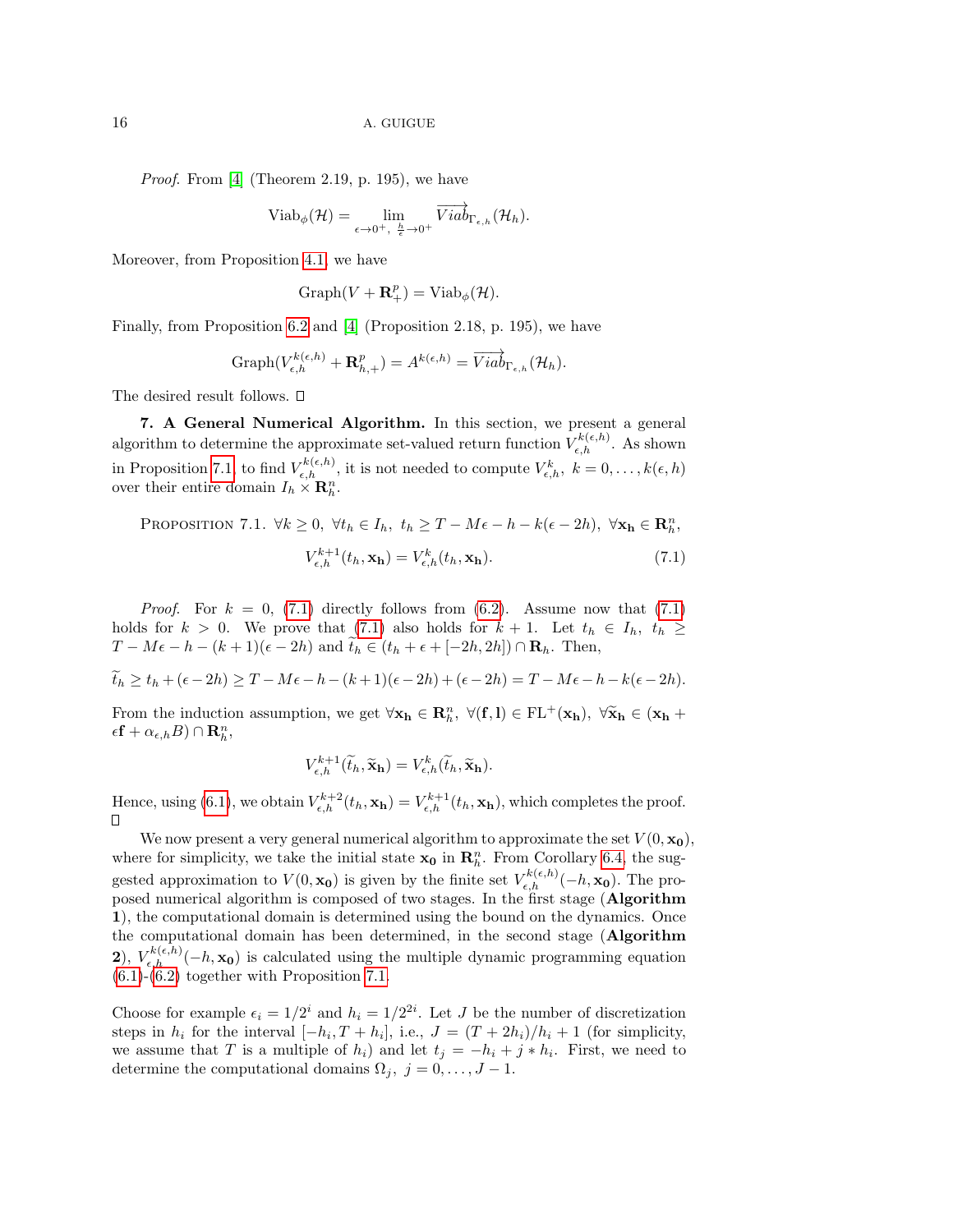### Algorithm 1

**Initialization**  $\forall t_j, -h_i \le t_j < \epsilon_i - 3h_i, \ \Omega_j = {\mathbf{x_0}}$ . Otherwise,  $\Omega_j = \emptyset$ .

Main loop

- 1 Set  $j = 0$ .
- 2 Repeat

2.1 Set  $\mathbf{x_h}$  to the first grid point in  $\Omega_i$ .

- 2.2 Repeat
- **2.3** For all  $t_{j'}$ ,  $t_j + \epsilon_i 2h_i \le t_{j'} \le t_j + \epsilon_i + 2h_i$ ,

$$
\Omega_{j'} = \Omega_{j'} \cup \{ (\mathbf{x_h} + \epsilon_i \mathbf{f} + \alpha_{\epsilon_i, h_i} \mathbf{B}) \cap \mathbf{R}^n_{h_i}, (\mathbf{f}, \mathbf{l}) \in \mathrm{FL^+}(\mathbf{x_h}) \}.
$$

**2.4 Until** all the grid points in  $\Omega_i$  have been visited. 3 Until  $j = J - 1$ .

### Algorithm 2

 $\textbf{Initialization} \,\,\forall t_j, \,\, T - M\epsilon_i - h_i \leq t_j \leq T + h_i, \,\, \forall \mathbf{x_h} \in \Omega_j, \,\, V^{k(\epsilon_i,h_i)}_{\epsilon_i,h_i}(t_j,\mathbf{x_h}) = \{\mathbf{0}\}.$ Otherwise,  $V_{\epsilon_i,h_i}^{k(\epsilon_i,h_i)}$  $\epsilon_{\epsilon_i,h_i}^{\kappa(\epsilon_i,h_i)}(t_j,\mathbf{x_h})=\emptyset.$ 

Let  $j^*$  be the largest index such that  $t_{j^*} < T - M\epsilon_i - h_i$ .

## Main loop

1 Set  $j = j^*$ . 2 Repeat **2.1 Set**  $x_h$  to the first grid point in  $\Omega_i$  and  $A = \emptyset$ . 2.2 Repeat **2.3** For all  $t_{j'}$ ,  $t_j + \epsilon_i - 2h_i \le t_{j'} \le t_j + \epsilon_i + 2h_i$ ,  $A = A \cup \{(\epsilon_i \mathbf{1} + \alpha_{\epsilon_i,h_i} \mathbf{B}) \cap \mathbf{R}^p_{h_i} + V^{k(\epsilon_i,h_i)}_{\epsilon_i,h_i}\}$  $\begin{array}{l} \epsilon_{ik}(\epsilon_i,h_i) (t_{j'},(\mathbf{x_h}+\epsilon_i\mathbf{f}+\alpha_{\epsilon_i,h_i}\mathbf{B})\cap \mathbf{R}^n_{h_i})), (\mathbf{f},\mathbf{l}) \in \mathrm{FL^+}(\mathbf{x_h})\}. \end{array}$ 2.4 Set  $V^{k(\epsilon_i,h_i)}_{\epsilon_i,h_i}$  $\epsilon_{\epsilon_i,h_i}^{\kappa(\epsilon_i,h_i)}(t_j,\mathbf{x_h})=\mathcal{E}(A).$ **2.5 Until all the grid points in**  $\Omega_i$  **have been visited.** 

3 Until  $j = 0$ .

To reduce the size of the set  $A$  in **Algorithm 2**, it is possible to only keep the Pareto optimal elements at each iteration in **Step 2.3**. This procedure is justified by the two following lemmas.

<span id="page-16-0"></span>LEMMA 7.2. Let  $S_1$  and  $S_2$  be two finite subsets of  $\mathbb{R}^p$ . Then,  $\mathcal{E}(S_1 \cup S_2, P)$  =  $\mathcal{E}(S_1 \cup \mathcal{E}(S_2), P)$ .

*Proof.* Take  $z_1 \in \mathcal{E}(S_1 \cup S_2, P)$ . Assume for contradiction that  $z_1 \notin \mathcal{E}(S_1 \cup P)$  $\mathcal{E}(S_2, P), P$ ). Then, by external stability, there exists  $\mathbf{z_2} \in \mathcal{E}(S_1 \cup \mathcal{E}(S_2, P), P) \subset$  $S_1 \cup S_2$  such that  $\mathbf{z_1} \in \mathbf{z_2} + P \setminus \{0\}$ . But, this contradicts  $\mathbf{z_1} \in \mathcal{E}(S_1 \cup S_2, P)$ .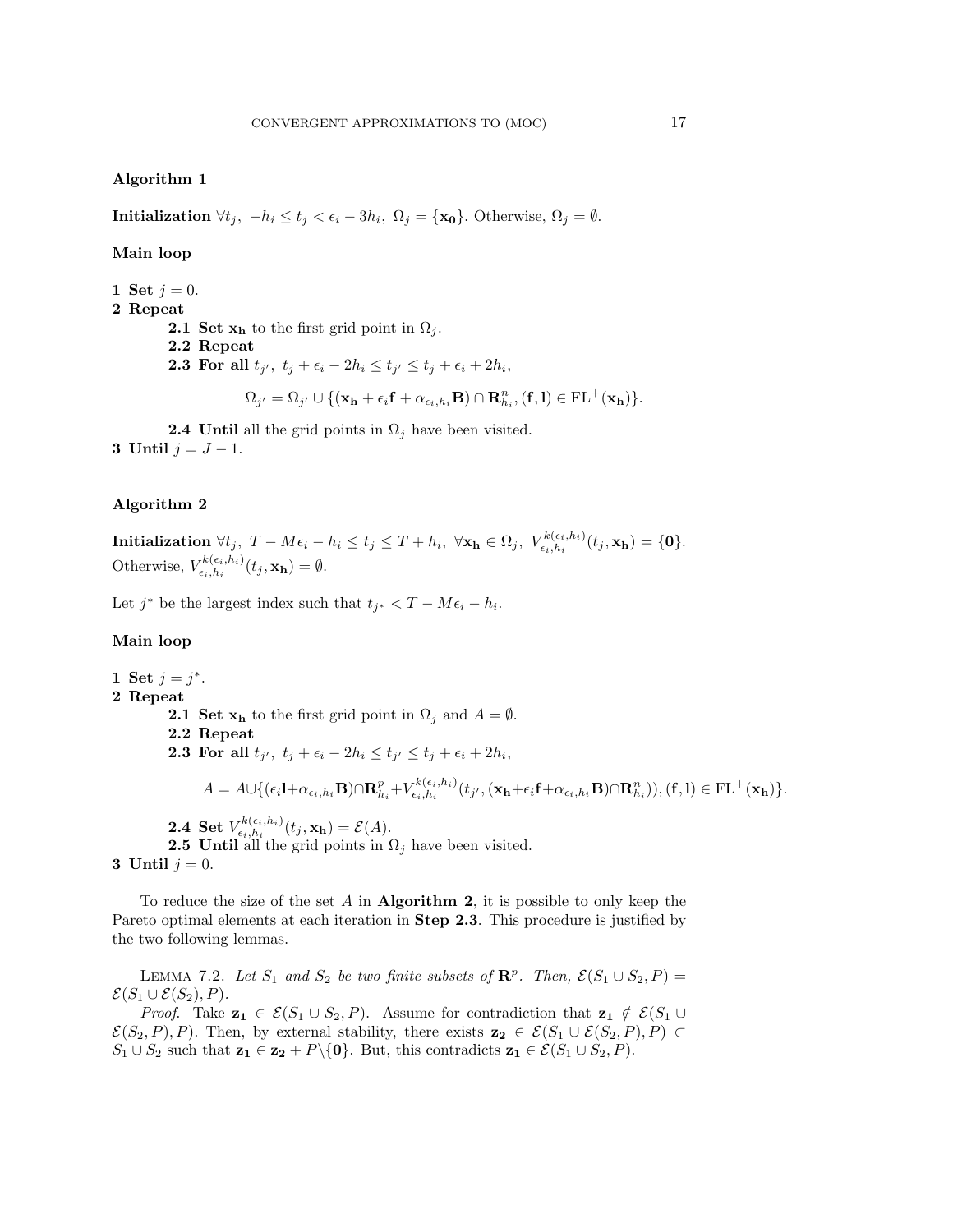Conversely, take  $z_1 \in \mathcal{E}(S_1 \cup \mathcal{E}(S_2), P)$ . Assume for contradiction that  $z_1 \notin \mathcal{E}(S_1 \cup$  $S_2, P$ ). Then, by external stability, there exists  $\mathbf{z_2} \in \mathcal{E}(S_1 \cup S_2, P) \subset S_1 \cup S_2$  such that  $z_1 \in z_2 + P\backslash\{0\}$ . Assume that  $z_2 \notin S_2$ . Then, necessarily  $z_2 \in S_1 \cup \mathcal{E}(S_2, P)$ . But, this contradicts  $\mathbf{z}_1 \in \mathcal{E}(S_1 \cup \mathcal{E}(S_2, P), P)$ . Assume now that  $\mathbf{z}_2 \in S_2$ . Then, by external stability, there exists  $z_3 \in \mathcal{E}(S_2, P)$  such that  $z_2 \in z_3 + P\setminus\{0\}$ . Hence,  $z_1 \in z_3 + P\setminus\{0\}$ .  $P\setminus\{0\}$  with  $\mathbf{z}_3 \in S_1\cup\mathcal{E}(S_2, P)$ . But, this again contradicts  $\mathbf{z}_1 \in \mathcal{E}(S_1\cup\mathcal{E}(S_2, P), P)$ . □

<span id="page-17-1"></span>PROPOSITION 7.3. Let  $S_1, \ldots, S_I$  be finite subsets of  $\mathbb{R}^p$ . Then,

$$
\mathcal{E}\bigg(\bigcup_{i=1}^I S_i, P\bigg) = E_I,
$$

where  $E_I$  is recursively defined by  $E_1 = \mathcal{E}(S_1, P)$  and the relation

$$
E_{i+1} = \mathcal{E}(S_{i+1} \cup E_i, P).
$$

*Proof.* We proceed by induction. For  $I = 1$ , this is by definition. Assume now that the relation holds up to I. We aim to prove that it holds for  $I + 1$ , i.e.,

$$
\mathcal{E}\bigg(\bigcup_{i=1}^{I+1} S_i\bigg) = E_{I+1}.
$$

Apply Lemma [7.2](#page-16-0) to  $\bigcup_{i=1}^{I} S_i$  and  $S_{I+1}$ . Then, we get

$$
\mathcal{E}\bigg(\bigcup_{i=1}^{I+1} S_i, P\bigg) = \mathcal{E}\bigg(S_{I+1} \cup \mathcal{E}\bigg(\bigcup_{i=1}^{I} S_i, P\bigg), P\bigg).
$$

Using the induction assumption, this yields

$$
\mathcal{E}\left(\bigcup_{i=1}^{I+1} S_i, P\right) = \mathcal{E}(S_{I+1} \cup E_I, P) = E_{I+1}.
$$

 $\Box$ 

Using Proposition [7.3,](#page-17-1) we can change **Step 2.3** in Algorithm 2 to Step  $2.3'$  as follows:

**2.1 Set**  $\mathbf{x_h}$  to the first point in  $\Omega_j$  and  $A = \emptyset$ .

2.2

**2.3' For all** 
$$
t_{j'}
$$
,  $t_j + \epsilon_i - 2h_i \le t_{j'} \le t_j + \epsilon_i + 2h_i$ ,

$$
A = \mathcal{E}(A \cup \{(\epsilon_i \mathbf{l} + \alpha_{\epsilon_i, h_i} \mathbf{B}) \cap \mathbf{R}_{h_i}^p + V_{\epsilon_i, h_i}^{k(\epsilon_i, h_i)}(t_{j'}, (\mathbf{x_h} + \epsilon_i \mathbf{f} + \alpha_{\epsilon_i, h_i} \mathbf{B}) \cap \mathbf{R}_{h_i}^n)), (\mathbf{f}, \mathbf{l}) \in \mathrm{FL^+}(\mathbf{x_h})\}.
$$

2.4 Set  $V^{k(\epsilon_i,h_i)}_{\epsilon_i,h_i}$  $\epsilon_{\epsilon_i,h_i}^{\kappa(\epsilon_i,h_i)}(t_j,\mathbf{x_h})=\mathcal{E}(A).$ **2.5** Until all the points in  $\Omega_j$  have been visited.

<span id="page-17-0"></span>8. Numerical Examples. In this section, the algorithms from §[7](#page-15-0) are applied to a simple class of optimal control problems for which the set-valued return function V can be obtained analytically. The convergence of  $V_{\epsilon_i,h_i}^{k(\epsilon_i,h_i)}$  $\sum_{\epsilon_i,h_i}^{\kappa(\epsilon_i,h_i)}(-h_i,\mathbf{x_0})$  towards  $V(0, \mathbf{x_0})$  is investigated. Recall that incrementing i by 1 means dividing the time step discretization by 2 and the state step discretization by 4.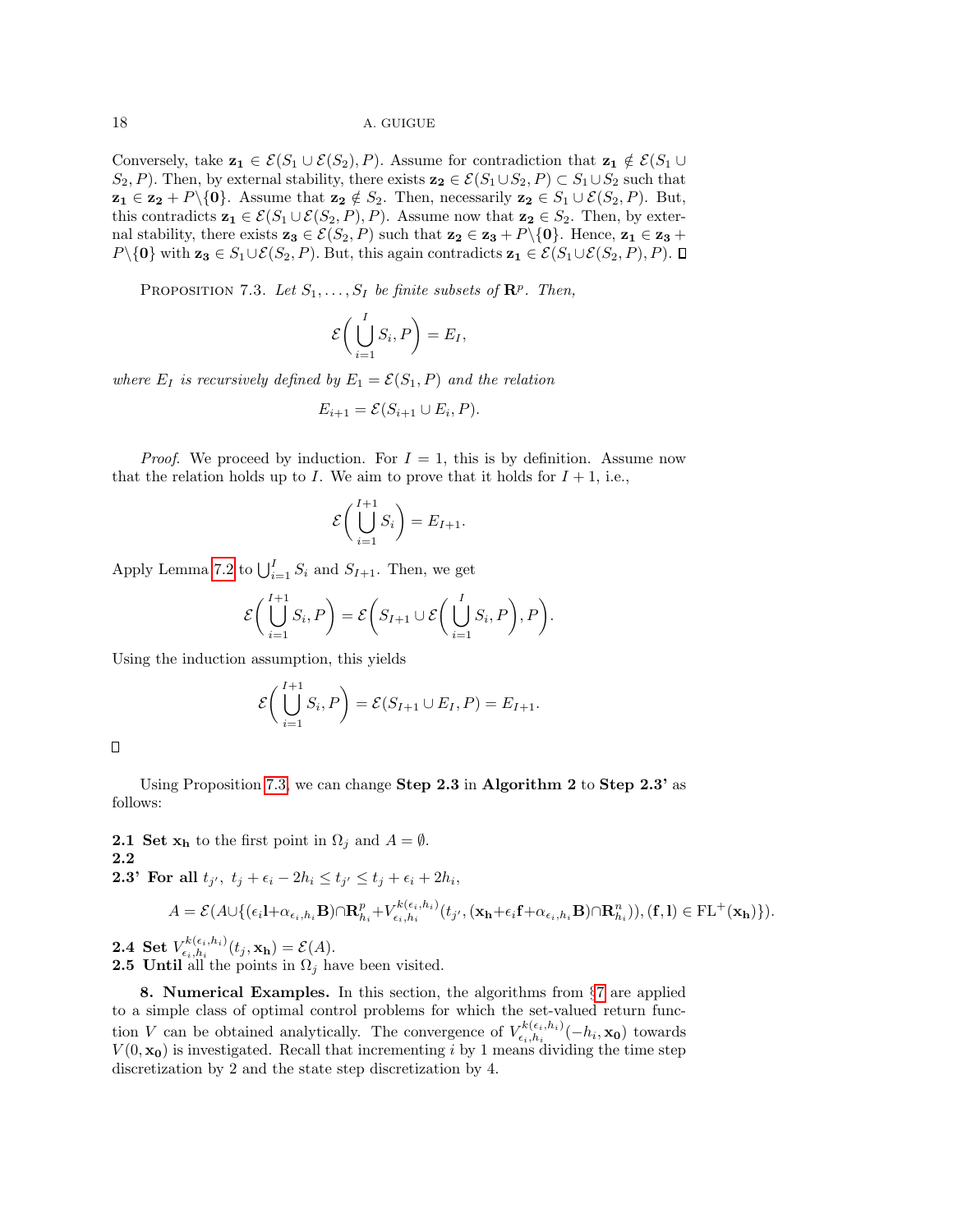**8.1. Description.** Consider the following simple autonomous biobjective ( $p =$ 2) optimal control problem. The one-dimensional  $(n = 1)$  dynamics is simply

$$
\dot{x}(s) = u(s), \ s \in [0, T],
$$

with  $U = \{-1, 1\}$  and initial condition  $x_0$ . The cost of a trajectory  $x(\cdot)$  over I is given by

$$
\mathbf{J}_1(0, x_0, u(\cdot)) = \int_0^T P(x(s))u(s) \, ds \text{ and } \mathbf{J}_2(0, x_0, u(\cdot)) = \int_0^T u(s) \, ds,
$$

where  $P(\cdot)$  is a given polynomial.

The objective space  $Y(0, x_0)$  for the problem above can be easily determined. Let  $\alpha = \mu({t \in I, u(t) = 1})/T$  where  $\mu(\cdot)$  denotes the Lebesgue measure, then

$$
\mathbf{J}_2(0, x_0, u(\cdot)) = \int_0^T u(s) \, ds = \alpha T - (1 - \alpha)T = (2\alpha - 1)T,
$$

and

$$
\mathbf{J}_1(0, x_0, u(\cdot)) = \int_0^T P(x(s))u(s) \, ds = \int_0^T P(x(s))\dot{x}(s) \, ds = [Q(x(t))]_0^T,
$$

where  $Q(\cdot)$  is an antiderivative of  $P(\cdot)$ . With

$$
x(T) = x(0) + \int_0^T u(s) \, ds = x_0 + (2\alpha - 1)T,
$$

and defining  $\delta = (2\alpha - 1)T$ , we get

$$
\mathbf{J}_1(0, x_0, u(\cdot)) = Q(x_0 + \delta) - Q(x_0) \text{ and } \mathbf{J}_2(0, x_0, u(\cdot)) = \delta.
$$

The set  $Y(0, x_0)$  can finally be obtained by varying  $\delta$  between  $-T$  and T.

It is possible to derive a systematic procedure that gives an interval  $(\subset [-T, T])$ such that for all  $\delta$  in this interval, the corresponding element  $(\mathbf{J}_1(0, x_0, u(\cdot)), \mathbf{J}_2(0, x_0, u(\cdot))) =$  $(Q(x_0 + \delta) - Q(x_0), \delta)$  in the objective space is a Pareto optimal element. We will not present this procedure here, and therefore assume that the Pareto optimal set  $V(0, x_0)$  is known.

**8.2. Results.** We consider four different polynomials  $P(\cdot)$  and initial conditions  $x_0$  with  $T = 0.5$ , which yield four problems (MOC1), (MOC2), (MOC3), and (MOC4). We have chosen these polynomials such that the Pareto optimal sets  $V(0, x_0)$  present different characteristics. For each problem and for  $i = 3$ ,  $i = 4$ , and  $i = 5$ , we compute  $V^{k(\epsilon_i,h_i)}_{\epsilon_i,h_i}$  $\sum_{i \in \{i,h_i\}}^{\kappa(\epsilon_i,h_i)}(-h_i,x_0)$  using **Algorithm 1** and **Algorithm 2** from §[7,](#page-15-0) provide the cardinality of  $V_{\epsilon_i,h_i}^{k(\epsilon_i,h_i)}$  $\sum_{\epsilon_i,h_i}^{k(\epsilon_i,h_i)}(-h_i,x_0),$  i.e.,  $|V_{\epsilon_i,h_i}^{k(\epsilon_i,h_i)}|$  $\sum_{i \in \{i, h_i}}^{\kappa(\epsilon_i, h_i)} (-h_i, x_0)$ , calculate the Hausdorff distance [\[2,](#page-23-10) p. 365]  $\mathcal{H}(V_{\epsilon_i,h_i}^{k(\epsilon_i,h_i)})$  $\frac{r^{k(\epsilon_i,h_i)}}{r^{k_i,h_i}}(-h_i,x_0),V(0,x_0))$  between  $V^{k(\epsilon_i,h_i)}_{\epsilon_i,h_i}$  $\sum_{i \in i, h_i}^{k(\epsilon_i, h_i)} (-h_i, x_0)$  and  $V(0, x_0)$ , and finally generate a "normalized" Hausdorff distance

$$
\overline{\mathcal{H}}(V_{\epsilon_i,h_i}^{k(\epsilon_i,h_i)}(-h_i,x_0),V(0,x_0)) = \frac{\mathcal{H}(V_{\epsilon_i,h_i}^{k(\epsilon_i,h_i)}(-h_i,x_0),V(0,x_0))}{\mathcal{H}(V_{\epsilon_3,h_3}^{k(\epsilon_3,h_3)}(-h_3,x_0),V(0,x_0))}.
$$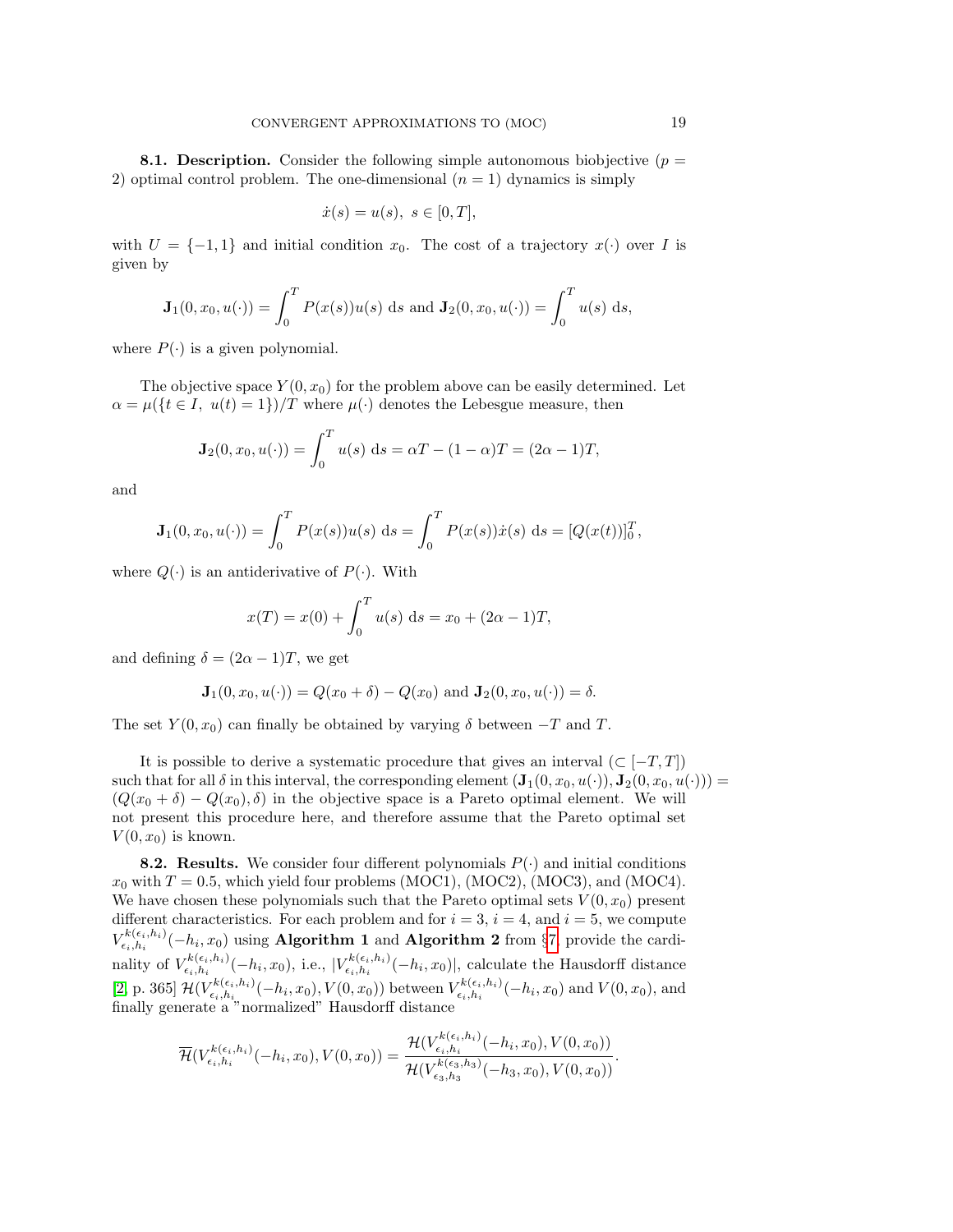Our results are summarized in Tables [8.1,](#page-19-0) [8.2,](#page-19-1) [8.3,](#page-20-0) and [8.4](#page-20-1) and also in Figures [8.1,](#page-20-2) [8.2,](#page-21-0) [8.3,](#page-21-1) and [8.4.](#page-22-0) Tables [8.1,](#page-19-0) [8.2,](#page-19-1) [8.3,](#page-20-0) and [8.4](#page-20-1) also contain the size of the corresponding problem. The first number corresponds to the total number of grid points, i.e., the cardinality of all the sets  $\Omega_j$ . The second number corresponds to the total number of successors for all the grid points, where a successor to a grid point  $x_h$  is defined as a grid point that can be reached from  $x_h$ . Using Graph Theory terminology, the size of a problem would correspond to the number of nodes and vertices respectively. Figures [8.1,](#page-20-2) [8.2,](#page-21-0) [8.3,](#page-21-1) and [8.4](#page-22-0) display the objective space, the Pareto optimal set, and the approximate Pareto optimal sets for  $i = 3$ ,  $i = 4$ , and  $i = 5$  or each problem.

- (MOC1)  $P(x) = x 1$ ,  $x_0 = 1$ . The set  $Y(0, x_0) + \mathbf{R}^2_+$  is convex. Hence, it is possible to obtain every element of  $V(0, x_0)$  using the weighting method.
- (MOC2)  $P(x) = -x + 1$ ,  $x_0 = 1.5$ . The set  $Y(0, x_0) \mathbf{R}_+^2$  is convex. Only the two Pareto optimal elements for  $\delta = -T$  and  $\delta = T$  can be obtained using the weighting method.
- (MOC3)  $P(x) = -2x^3 15/4x^2 + 2/75x + 1/5$ ,  $x_0 = 0$ . The set  $Y(0, x_0) + \mathbf{R}^2_+$  is nonconvex and the set  $V(0, x_0)$  is nonconnected. More precisely,  $V(0, x_0)$  is the union of two sets.
- (MOC4)  $P(x) = -3/2x 1/8$ ,  $x_0 = 0$ . This problem is similar to (MOC3).

REMARK 8.1. To reduce the size of the problems, we have proceeded to some simplifications in Algorithm 1 and Algorithm 2. First, we have individually computed  $\alpha_{\epsilon_i,h_i}$  for the dynamics  $\mathbf{f}(\cdot,\cdot)$  and each component of the running cost  $\mathbf{L}(\cdot,\cdot)$ . Second, we have reduced the interval  $[t_j + \epsilon_i - 2h_i, t_j + \epsilon_i + 2h_i]$  to the single time  $t_j + \epsilon_i - 2h_i$ . Finally, for any given l, we have reduced the set  $(\epsilon_i \mathbf{l} + \alpha_{\epsilon_i,h_i} \mathbf{B}) \cap \mathbf{R}_{h_i}^p$  to a single element, i.e., the closest lattice element to  $\epsilon_i$ , which somehow corresponds to setting  $\alpha_{\epsilon_i,h_i} = 0$  for the running cost. Hence, we have set M to max $\{1,M_f\} = 1$ .

|                                                   | $i=3$       | $i=4$         | $i=5$           |
|---------------------------------------------------|-------------|---------------|-----------------|
| Size                                              | (306, 5897) | (1630, 65093) | (10422, 856445) |
| $-h_i, x_0$<br>$\epsilon_i, h_i$                  |             | 33            | 130             |
| $\epsilon_i, h_i$ )<br>$(-h_i, x_0), V(0, x_0))$  | 0.091227    | 0.046550      | 0.022605        |
| $rk(\epsilon_i,h_i)$<br>$(-h_i, x_0), V(0, x_0))$ |             | 0.5103        | 0.2478          |

<span id="page-19-0"></span>Table 8.1 Results for (MOC1).

<span id="page-19-1"></span>TABLE 8.2 Results for (MOC2).

|                                                                                                 | $i=3$        | $i = 4$        | $i = 5$          |
|-------------------------------------------------------------------------------------------------|--------------|----------------|------------------|
| Size                                                                                            | (306, 10961) | (1630, 132125) | (10422, 1826357) |
| $(\epsilon_i, h_i)$<br>$-h_i, x_0$                                                              | 34           | 130            | 514              |
| $k(\epsilon_i, h_i)$<br>$(-h_i,x_0),V(0,x_0))$<br>H(                                            | 0.051067     | 0.033192       | 0.016627         |
| $\overline{\mathcal{H}}(V^{k(\epsilon_i,h_i)}_{\epsilon\cdots h})$<br>$(-h_i, x_0), V(0, x_0))$ |              | $0.65\,$       | 0.3256           |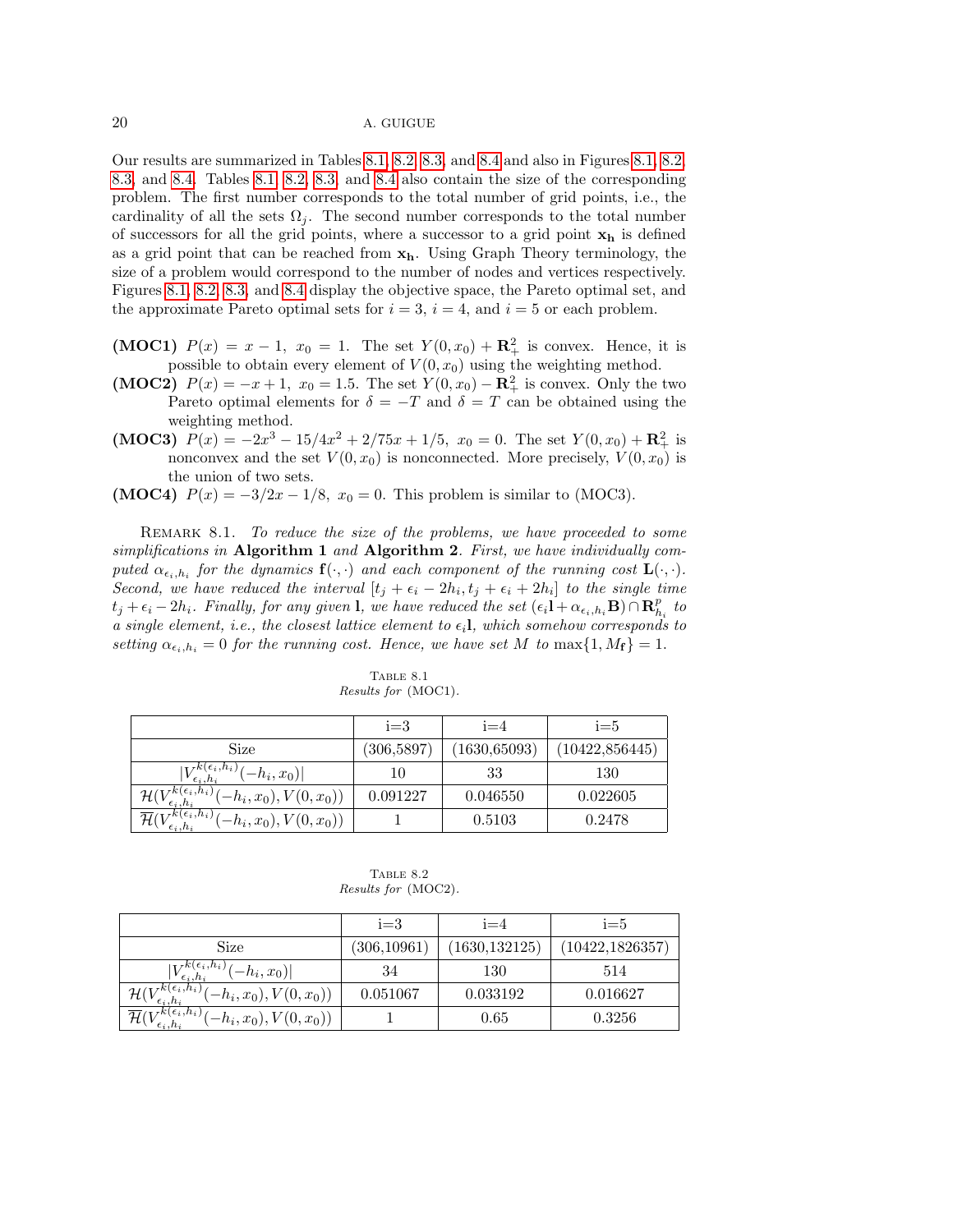<span id="page-20-0"></span>TABLE 8.3 Results for (MOC3).

|                                                        | $i=3$       | $i=4$         | $i=5$           |
|--------------------------------------------------------|-------------|---------------|-----------------|
| Size                                                   | (306, 6529) | (1630, 66613) | (10422, 834285) |
| $(\epsilon_i, h_i)$<br>$-h_i, x_0$                     |             |               | 99              |
| $(\epsilon_i, h_i)$<br>$(-h_i, x_0), V(0, x_0))$<br>HΙ | 0.765685    | 0.054420      | 0.035360        |
| $rk(\epsilon_i,h_i)$<br>$(-h_i, x_0), V(0, x_0))$      |             | 0.0711        | 0.0462          |

<span id="page-20-1"></span>TABLE 8.4 Results for (MOC4).

|                                                           | $i=3$       | $i = 4$       | $i = 5$          |
|-----------------------------------------------------------|-------------|---------------|------------------|
| Size                                                      | (306, 7553) | (1630, 85213) | (10422, 1134221) |
| $V_{\epsilon_i,h_i}^{k(\epsilon_i,h_i)}$<br>$[-h_i, x_0]$ |             | 33            | 129              |
| $(\epsilon_i, h_i)$<br>$-h_i, x_0), V(0, x_0))$<br>H(     | 0.033857    | 0.028646      | 0.014031         |
| $rk(\epsilon_i,h_i)$<br>$(-h_i, x_0), V(0, x_0))$         |             | 0.8461        | 0.4144           |



<span id="page-20-2"></span>FIG. 8.1. (MOC1): Objective space (plain line), Pareto optimal set  $V(0, x_0)$  (bold line) and approximate Pareto optimal set  $V_{\epsilon_i,h_i}^{k(\epsilon_i,h_i)}(-h_i,x_0)$  for  $i=3$  (o),  $i=4$  (+), and  $i=5$  ( $\cdot$ ).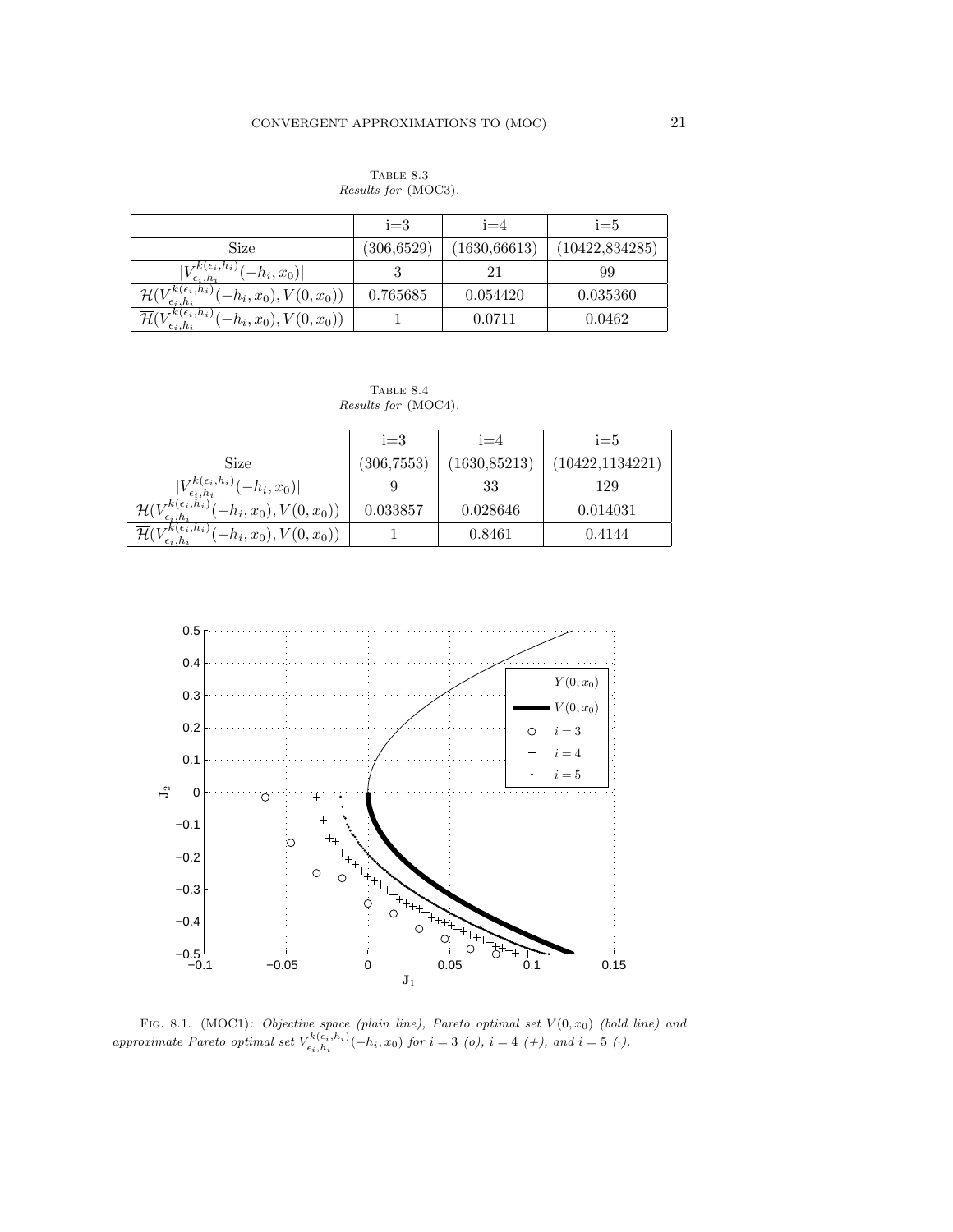

<span id="page-21-0"></span>FIG. 8.2. (MOC2): Objective space (plain line), Pareto optimal set  $V(0, x_0)$  (bold line) and approximate Pareto optimal set  $V_{\epsilon_i,h_i}^{k(\epsilon_i,h_i)}(-h_i,x_0)$  for  $i=3$  (o),  $i=4$  (+), and  $i=5$  ( $\cdot$ ).



<span id="page-21-1"></span>FIG. 8.3. (MOC3): Objective space (plain line), Pareto optimal set  $V(0, x_0)$  (bold lines) and approximate Pareto optimal set  $V_{\epsilon_i,h_i}^{k(\epsilon_i,h_i)}(-h_i,x_0)$  for  $i=3$  (o),  $i=4$  (+), and  $i=5$  ( $\cdot$ ).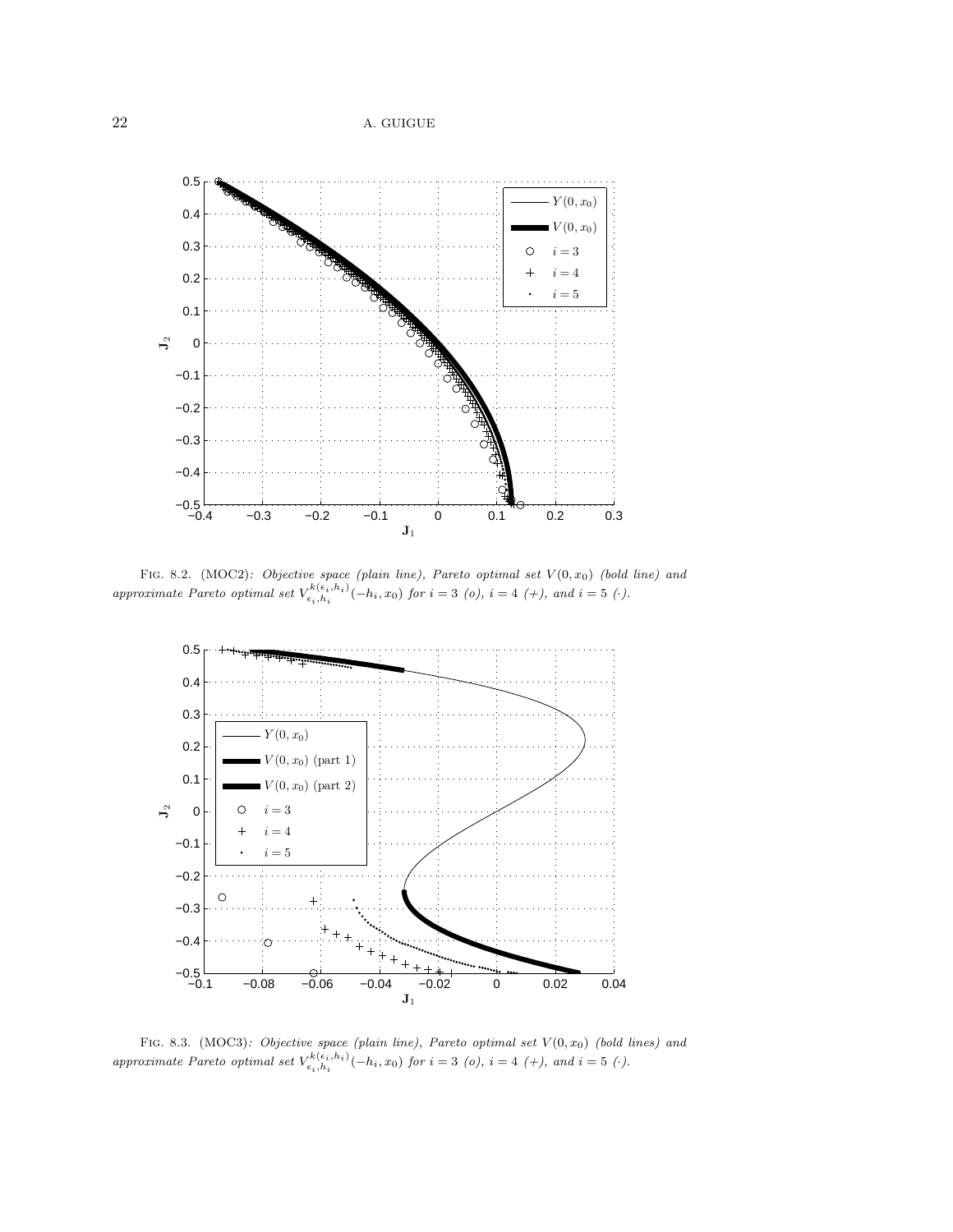

<span id="page-22-0"></span>FIG. 8.4. (MOC4): Objective space (plain line), Pareto optimal set  $V(0, x_0)$  (bold lines) and approximate Pareto optimal set  $V_{\epsilon_i,h_i}^{k(\epsilon_i,h_i)}(-h_i,x_0)$  for  $i=3$  (o),  $i=4$  (+), and  $i=5$  ( $\cdot$ ).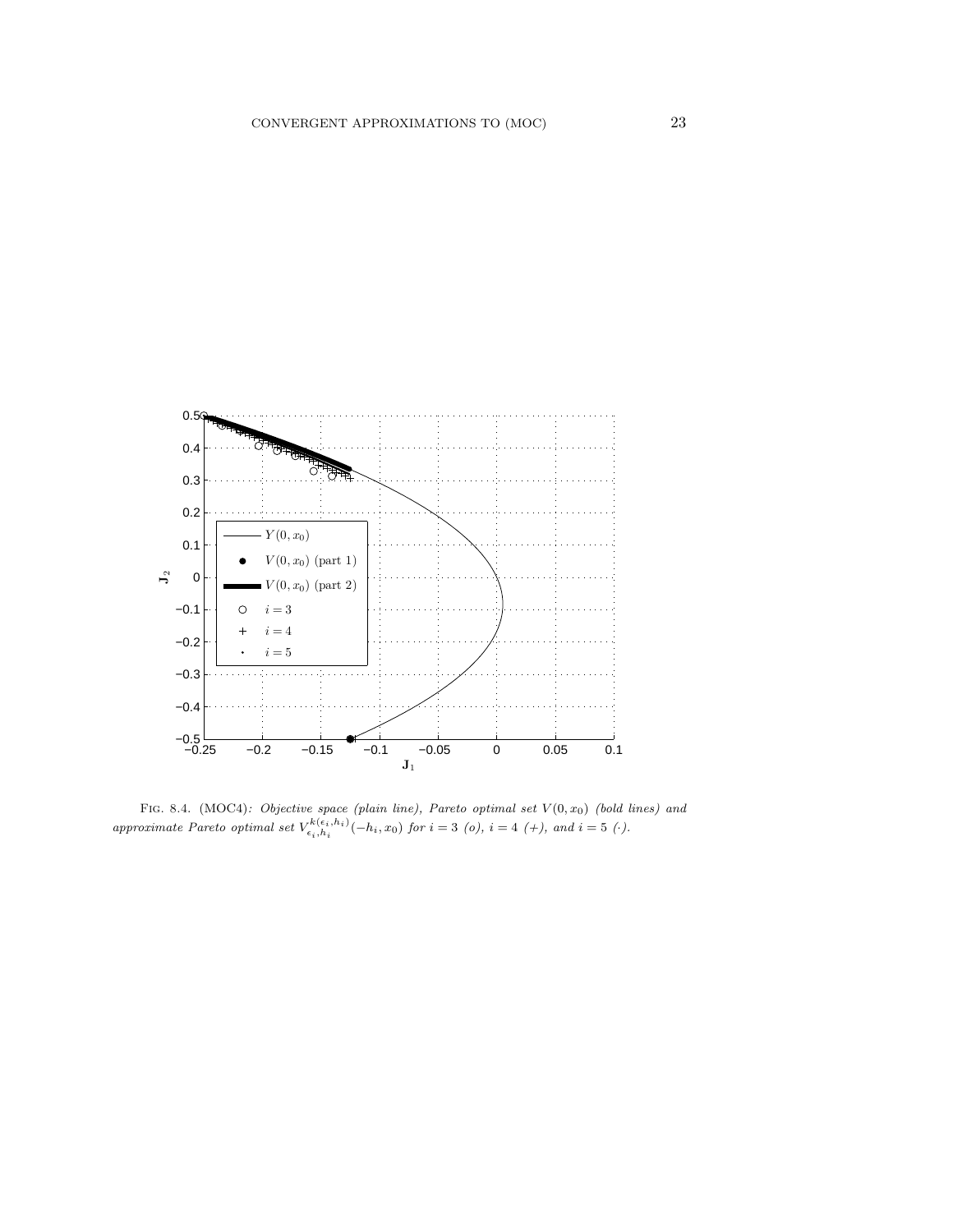8.3. Discussion. Because the dynamics and the final time  $T$  are the same for the four problems, it is normal that the total number of grid points remains the same. On the other hand, the running cost is different for the four problems, hence for a given grid point  $\mathbf{x}_h$ , the sets  $FL^+(\mathbf{x}_h)$  differ, which explains why the number of successors varies between the four problems.

The large value, i.e., 0.765685, in Table [8.3](#page-20-0) for (MOC3) comes from the fact that the approximate Pareto optimal set is not able for  $i = 3$  to capture the upper part of the Pareto optimal set. However, as  $i$  increases, the approximate Pareto optimal set now captures the upper part of the Pareto optimal set, and as result, the Hausdorff distance  $\mathcal{H}(V^{k(\epsilon_i,h_i)}_{\epsilon_i,h_i})$  $\tau_{\epsilon_i,h_i}^{\kappa(\epsilon_i,h_i)}(-h_i,x_0),V(0,x_0))$  decreases considerably.

As i increases, as expected, for the four problems, a better approximation of the Pareto optimal set is obtained. The proposed approach also works well regardless whether the set  $Y(0, x_0) + \mathbf{R}_+^p$  is convex or not.

<span id="page-23-8"></span>9. Conclusion. In this paper, we have derived a convergent approximation of the Pareto optimal set for finite-horizon multiobjective optimal control problems. Several techniques such as domain decomposition [\[3\]](#page-23-9) or dynamic grid refinement [\[4\]](#page-23-0) could be considered to improve the computational complexity of the proposed approach. Let us also mention the idea of clustering recently proposed in [\[10\]](#page-23-7), which consists of keeping only a subset (with fixed cardinality) of the approximate Pareto optimal set at each grid point during the resolution of the multiobjective dynamic programming equation [\(6.1\)](#page-11-0)-[\(6.2\)](#page-11-1).

A direct extension to this work would be to consider the general case of a pointed closed convex cone P instead of the nonnegative orthant  $\mathbb{R}^p_+$  and constraints on the state. Also, the proposed approach could be considered for other classes of optimal control problems, such as multiobjective exit-time optimal control problems [\[15\]](#page-24-4).

### REFERENCES

- <span id="page-23-5"></span>[1] J.-P. AUBIN, *Viability theory*, Birkhauser, Boston, 1991.
- <span id="page-23-10"></span>[2] J.-P. Aubin and H. Frankowska, Set-Valued Analysis, Birkhauser, Boston, 1990.
- <span id="page-23-9"></span>[3] M. BARDI AND I. CAPUZZO-DOLCETTA, Optimal Control and Viscosity Solutions of Hamilton-Jacobi-Bellman Equations, Birkhauser, Boston, 1997.
- <span id="page-23-0"></span>[4] P. CARDALIAGUET, M. QUINCAMPOIX, AND P. SAINT-PIERRE, Set-valued numerical analysis for optimal control and differential games, Stochastic and differential games : Theory and numerical methods. Annals of the international Society of Dynamic Games, M. Bardi, T.E.S. Raghavan, T. Parthasarathy Eds., Birkhauser, Boston, (1999), pp. 177–247.
- <span id="page-23-1"></span>[5]  $\_\_\_\_\$ , Numerical schemes for discontinuous value functions of optimal control, Set-Valued Analysis, 8 (2000), pp. 111–126.
- <span id="page-23-6"></span>[6]  $\qquad \qquad$ , Differential games through viability theory: Old and recent results, Advances in Dynamic Game Theory. Annals of the international Society of Dynamic Games, S. Jorgensen, M. Quincampoix, T. L. Vincent, T. Basar Eds., Birkhauser, Boston, (2007), pp. 3–35.
- <span id="page-23-2"></span>[7] V. Coverstone-Carroll, J. W. Hartmann, and W. J. Mason, Optimal multi-objective lowthrust spacecraft trajectories, Comput. Methods Appl. Mech. Engrg., 186 (2000), pp. 387– 402.
- <span id="page-23-3"></span>[8] K. DEB, Multi-objective optimization using evolutionary algorithms, John Wiley & Sons, Chichister, 2001.
- <span id="page-23-4"></span>[9] P. J. Fleming and R. C. Purshouse, Evolutionary algorithms in control systems engineering: a survey, Control Engineering Practice, 10 (2002), pp. 1223–1241.
- <span id="page-23-7"></span>[10] A. Guigue, An approximation method for multiobjective optimal control problems application to a robotic trajectory planning problem., Submitted to Optim. Eng., (2010).